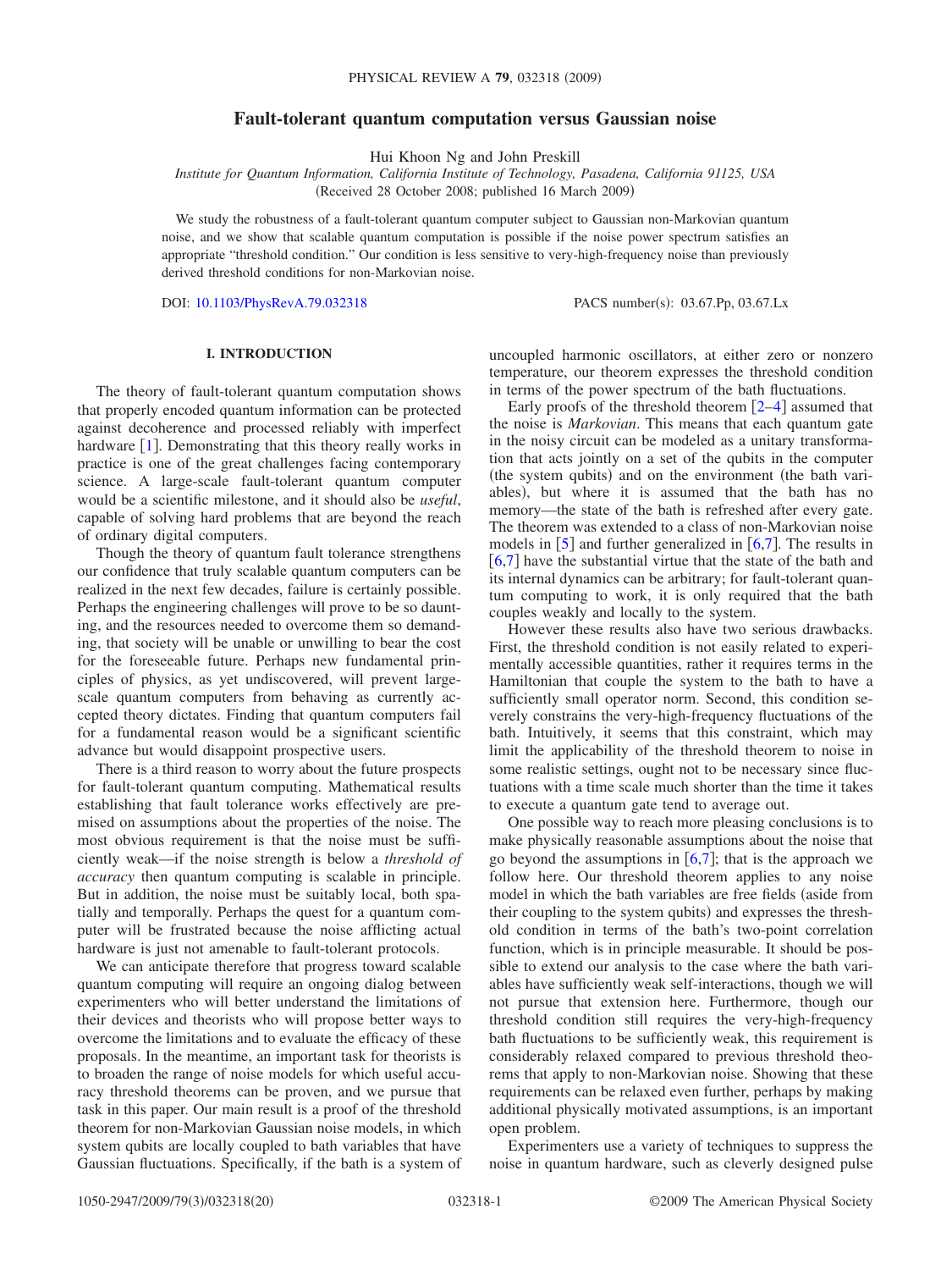sequences to improve the fidelity of quantum gates (spin echos, dynamical decoupling, etc.) and intrinsically robust encodings of quantum information (noiseless subsystems, topologically protected qubits, etc.). These techniques can be highly effective and are likely to be incorporated into the design of future quantum computers, but do not by themselves suffice to ensure the scalability of quantum computing. After such tricks are exhausted some residual noise inevitably remains that must be controlled using quantum error-correcting codes and fault-tolerant methods. Since our objective in this paper is to study the effectiveness of these fault-tolerant methods, our noise models may be viewed as (perhaps highly idealized) effective descriptions of this residual noise in "fundamental" quantum gates that might already be realized using complex and sophisticated protocols.

After reviewing previously known formulations of the quantum accuracy threshold theorem in Sec.  $II$  (with some details relegated to the Appendix), we state our result in Sec. [III,](#page-5-0) explore some of its implications in Sec. [IV,](#page-6-0) derive it in Sec. [V,](#page-8-0) and discuss some generalizations in Sec. [VI.](#page-12-0) We derive a sharper result for the case of pure dephasing noise in Sec. [VII.](#page-15-0) Section [VIII](#page-17-0) contains our conclusions.

# **II. NOISE MODELS AND QUANTUM ACCURACY THRESHOLD THEOREMS**

<span id="page-1-0"></span>Here we will briefly review some previously known formulations of the quantum accuracy threshold theorem and explain why these results still leave something to be desired. Then in Sec. [III](#page-5-0) we will state our result, which addresses some of the shortcomings of the previous results.

The goal of fault-tolerant quantum computing is to simulate an ideal quantum circuit using the noisy gates that can be executed by actual devices. Theoretical results show that this goal is attainable if the noise is not too strong and not too strongly correlated. The essential trick that makes fault tolerance work is that the logical quantum state processed by the computer can be encoded very nonlocally, so that it is well protected from damage caused by local noise.

It is convenient to analyze the effectiveness of a faulttolerant noisy circuit by invoking a *fault-path expansion*, schematically,

noisy circuit = 
$$
\sum
$$
 "fault path." (1)

<span id="page-1-1"></span>Let us use the term *location* to speak of an operation in a quantum circuit that is performed in a single time step; a location may be a single-qubit or multiqubit gate, a qubit preparation step, a qubit measurement, or the identity operation in the case of a qubit that is idle during the time step. In each fault path, the quantum gates are faulty at a specified set of locations in the circuit, while at all other locations the quantum gates are assumed to be ideal. We say that the faulty locations are "bad" and that the ideal locations are "good." The general concept of a fault-path expansion applies quite broadly, and different noise models can be distinguished according to how we flesh out the meaning of Eq.  $(1)$  $(1)$  $(1)$ .

## **A. Local stochastic noise**

In a "stochastic" noise model we assign a *probability* to each fault path [[6](#page-19-4)]. We speak of *local stochastic noise* with strength  $\varepsilon$  if, for any specified set  $\mathcal{I}_r$  of *r* locations in the circuit, the sum  $P^{\text{bad}}(\mathcal{I}_r)$  of the probabilities of all fault paths that are bad at *all* of these *r* locations satisfies

$$
P^{\text{bad}}(\mathcal{I}_r) \le \varepsilon^r. \tag{2}
$$

In this noise model, no further restrictions are imposed on the noise, and in particular the trace-preserving quantum operation applied at the faulty locations may be chosen for each fault path by an adversary who wants the computation to fail. Thus the faults can be correlated, both spatially and temporally, but the adversary's power is limited because an attack on *r* specified circuit locations occurs with probability at most  $\varepsilon^r$ . The noise is "local" in the sense that attacking each additional location suppresses the probability of the fault path by another power of  $\varepsilon$ .

Most proofs of the threshold theorem use *recursive simulations*. This means that quantum information is protected by a hierarchy of codes within codes and that the fault-tolerant circuit has a self-similar structure. We refer to an unencoded quantum circuit as a "level-0" simulation. In a level-1 simulation, each elementary gate in the level-0 circuit is replaced by a level-1 *gadget* constructed from elementary gates; this 1-gadget performs the appropriate encoded operation on logical qubits that are protected by a quantum errorcorrecting code C. In a level-2 simulation, each elementary gate in the ideal circuit is replaced by a level-2 gadget; the 2-gadget is constructed by replacing each elementary gate in the 1-gadget by a 1-gadget. A 2-gadget operates on quantum information protected by  $C \triangleright C$ , where  $\triangleright$  denotes code concatenation. (That is,  $C_1 \rhd C_2$  is encoded by first encoding the "outer" code  $C_2$  and then encoding each qubit in the  $C_2$  block using the "inner" code  $C_1$ .) In a level-*k* simulation, each elementary gate in the ideal circuit is replaced by a level-*k* gadget, constructed by replacing each elementary gate in the  $(k-1)$ -gadget by a 1-gadget; it operates on quantum information protected by  $C^{\triangleright k}$ .

For local stochastic noise and also for other noise models with suitable properties, a recursive simulation can be analyzed by a procedure called *level reduction*, in which a level-*k* simulation is mapped to a "coarse-grained" level-(k-1) simulation that acts on the top-level logical information in exactly the same way. Suppose, for example, that  $\mathcal C$  is a distance-3 code that can correct one error. Then if the 1-gadgets are properly designed, each good 1-gadget that contains no more than one faulty location simulates the corresponding ideal gate correctly, while bad 1-gadgets with more than one fault may simulate the ideal gate incorrectly. In the level-reduction step, for each fault path the good 1-gadgets are mapped to ideal level-0 gates, while the bad 1-gadgets are mapped to faulty level-0 gates. After this step, the resulting noisy circuit is still subject to local stochastic noise but with a renormalized value of the noise strength,

$$
\varepsilon^{(1)} = \varepsilon^2 / \varepsilon_0 = \varepsilon_0 (\varepsilon / \varepsilon_0)^2. \tag{3}
$$

The renormalized value of the noise strength is  $O(\varepsilon^2)$  because at least two faults are required for a 1-gadget to fail;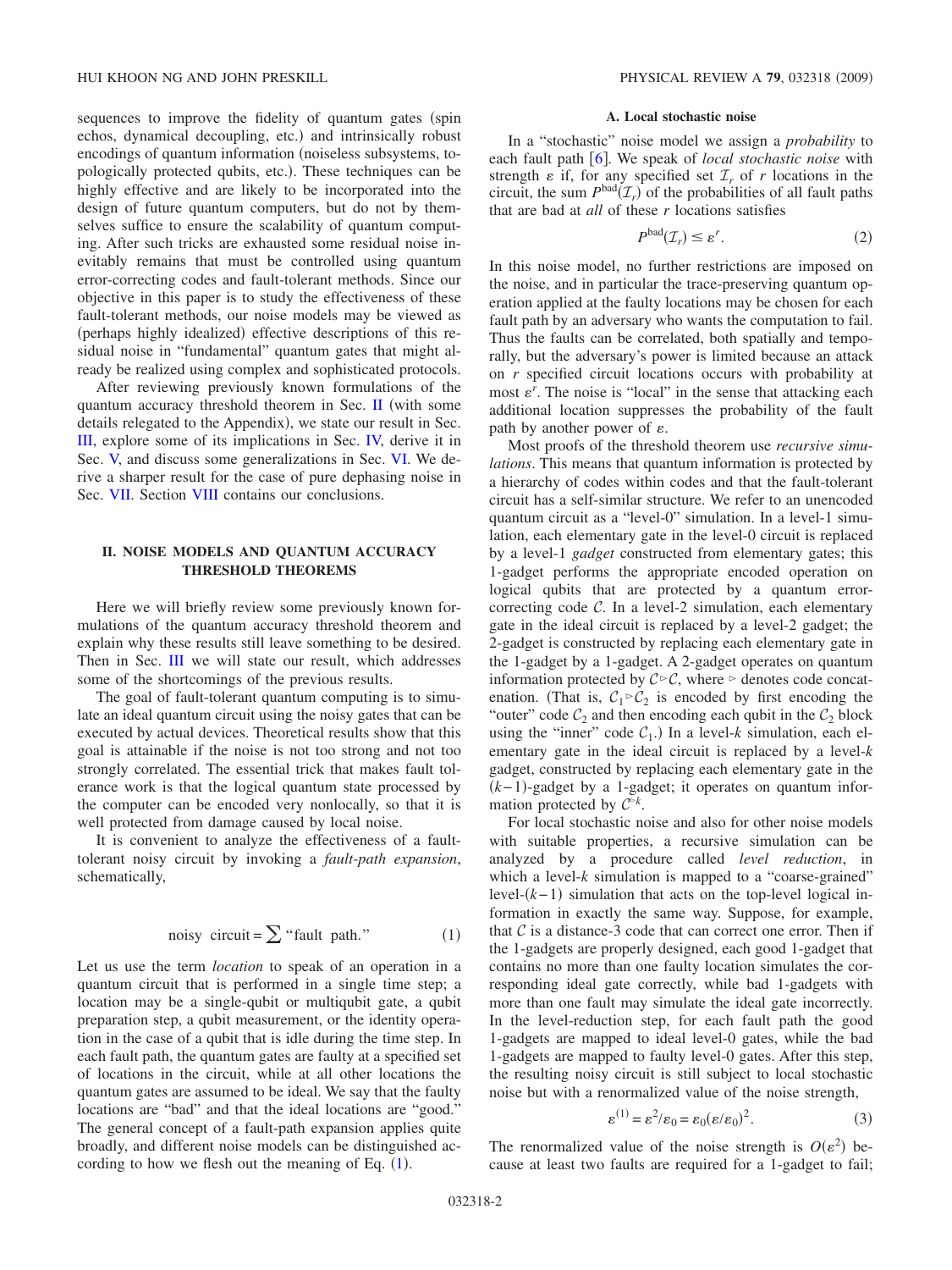the quantity  $\varepsilon_0^{-1}$  is a combinatoric factor counting the number of "malignant" sets of locations within the 1-gadget where faults can cause failure.

Since level reduction maps local stochastic noise to local stochastic noise (but with a revised value of the noise strength), the level-reduction step can be carried out repeatedly and analyzed by the same method each time. That the structure of the noise is preserved, even though its strength is renormalized, is a useful feature of the local stochastic noise model not shared by some noise models. For example, if faults in level-0 gates were independently and identically distributed, the effective noise model after one levelreduction step would become correlated rather than independent. See  $[6,8]$  $[6,8]$  $[6,8]$  $[6,8]$  for a more detailed discussion of the levelreduction procedure.

By repeating the level-reduction step all together *k* times, we reduce the level- $k$  simulation to an effective level- $0$  (i.e., unencoded) simulation with noise strength,

$$
\varepsilon^{(k)} = \varepsilon_0 (\varepsilon/\varepsilon_0)^{2^k}.
$$
 (4)

<span id="page-2-0"></span>It follows that for  $\varepsilon < \varepsilon_0$  (the *accuracy threshold*), the effective noise strength becomes negligibly small for *k* sufficiently large, and the simulation becomes highly reliable. More precisely, for any fixed  $\varepsilon < \varepsilon_0$  and fixed  $\delta > 0$ , an ideal circuit with *L* gates can be simulated with error probability  $\delta$ by a noisy circuit with  $L^*$  gates, where for some constant  $c$ 

$$
L^*/L = O\left(\left(\frac{\ln(L/\delta)}{\ln(\varepsilon_0/\varepsilon)}\right)^c\right).
$$
 (5)

(The constant  $c$  is determined by the size of the 1-gadgets.) Thus, with reasonable overhead cost, the noisy simulation gets the right answer with high probability. This is the quantum accuracy threshold theorem for local stochastic noise.

For the threshold theorem to apply, two features of the simulation are essential. First, we must assume that quantum gates can be executed in parallel—otherwise we would be unable to control storage errors that occur simultaneously in different parts of the computer. Second, we assume that qubits can be "discarded" and replaced by fresh qubits (for example, by measuring the qubits and resetting them)otherwise we would be unable to flush from the computer the entropy introduced by noise. Estimates of the accuracy threshold  $\varepsilon_0$  often rely on further assumptions. For example, if we assume that qubit measurements are as fast as quantum gates, that classical computations are arbitrarily accurate, that the accuracy of a two-qubit quantum gate does not depend on the spatial separation of the qubits, and that no data qubits "leak" from the computational Hilbert space, then it has been shown that  $\varepsilon_0 > 0.67 \times 10^{-3}$  [[9](#page-19-7)]. For noise models with weaker correlations than in the local stochastic noise model, the proven accuracy threshold is above  $10^{-3}$  [[10,](#page-19-8)[11](#page-19-9)], and numerical evidence suggests that the actual value of the threshold can be of order  $1\%$  [[12,](#page-19-10)[13](#page-19-11)]. Furthermore, it has been shown that the threshold is not drastically reduced if some of these assumptions are relaxed, for example, by allowing measurements to be slow  $[14]$  $[14]$  $[14]$ , allowing leakage  $[15]$  $[15]$  $[15]$ , or requiring quantum gates to be local on a two-dimensional array  $[16]$  $[16]$  $[16]$ . Upper bounds on the accuracy threshold have also been derived. Recent estimates, which apply to restricted types of fault-tolerant architectures, indicate that  $\varepsilon_0$  cannot be much larger than  $5\%$  [[17](#page-19-15)[,18](#page-19-16)].

### **B. Local non-Markovian noise**

<span id="page-2-2"></span>The local stochastic noise model is handy for analysis and has some quasirealistic features, but it is still rather artificial. From a physics perspective, it is more natural to formulate the noise model in terms of a Hamiltonian *H* that governs the joint evolution of the system and the bath. We may express *H* as

$$
H = H_S + H_B + H_{SB},\tag{6}
$$

where  $H<sub>S</sub>$  is the time-dependent system Hamiltonian that realizes the ideal quantum circuit,  $H_B$  is the (arbitrary) Hamiltonian of the bath, and  $H_{SB}$  is a perturbation, responsible for the noise, which may couple the system to the bath. For this continuous-time description of a quantum circuit, a location consists of a specified qubit or set of qubits to which a gate is applied and a specified *time interval* during which that gate is realized by the ideal system Hamiltonian *HS*.

We say that such a noise model is *non-Markovian*, meaning that quantum information can escape from the system to the bath and then return to the system at a later time, so that the state of the system at time  $t + dt$  is not uniquely determined by its state at time *t*. Furthermore,  $H_{SB}$  may also contain terms that act nontrivially only on the system, representing unitary noise arising from imperfect control of the system Hamiltonian. Actually, the local stochastic noise model already incorporates some non-Markovian effects; even when fault paths are weighted by probabilities, the adversary who attacks the circuit might employ a quantum memory. But different methods are needed to analyze the consequences of Hamiltonian noise models because fault paths are summed coherently rather than stochastically.

The locations in a quantum circuit include not only quantum gates and storage steps but also qubit preparation and measurement steps. Preparation and measurement noise can be incorporated into a Hamiltonian description by various means. In this paper we will take an especially simple approach, modeling an imperfect preparation by an ideal preparation followed by evolution governed by *H* and modeling an imperfect measurement by an ideal measurement preceded by evolution governed by *H*. For the time being, to simplify the discussion, we will imagine that system qubits are prepared only at the very beginning of the computation and measured only at the very end. Preparations and measurements that occur at intermediate times can easily be incorporated. Indeed, including such preparations and measurements is essential because quantum computing is scalable only if qubits can be regularly refreshed during the course of the computation. We will elaborate on this point in Sec. [VI.](#page-12-0)

We may say that the Hamiltonian noise model is local if the perturbation  $H_{SB}$  can be expressed as a sum of terms,

$$
H_{SB} = \sum_{a} H_{SB}^{(a)},\tag{7}
$$

<span id="page-2-1"></span>where each  $H_{SB}^{(a)}$  acts on only a small number of system qubits (while perhaps also acting collectively on many bath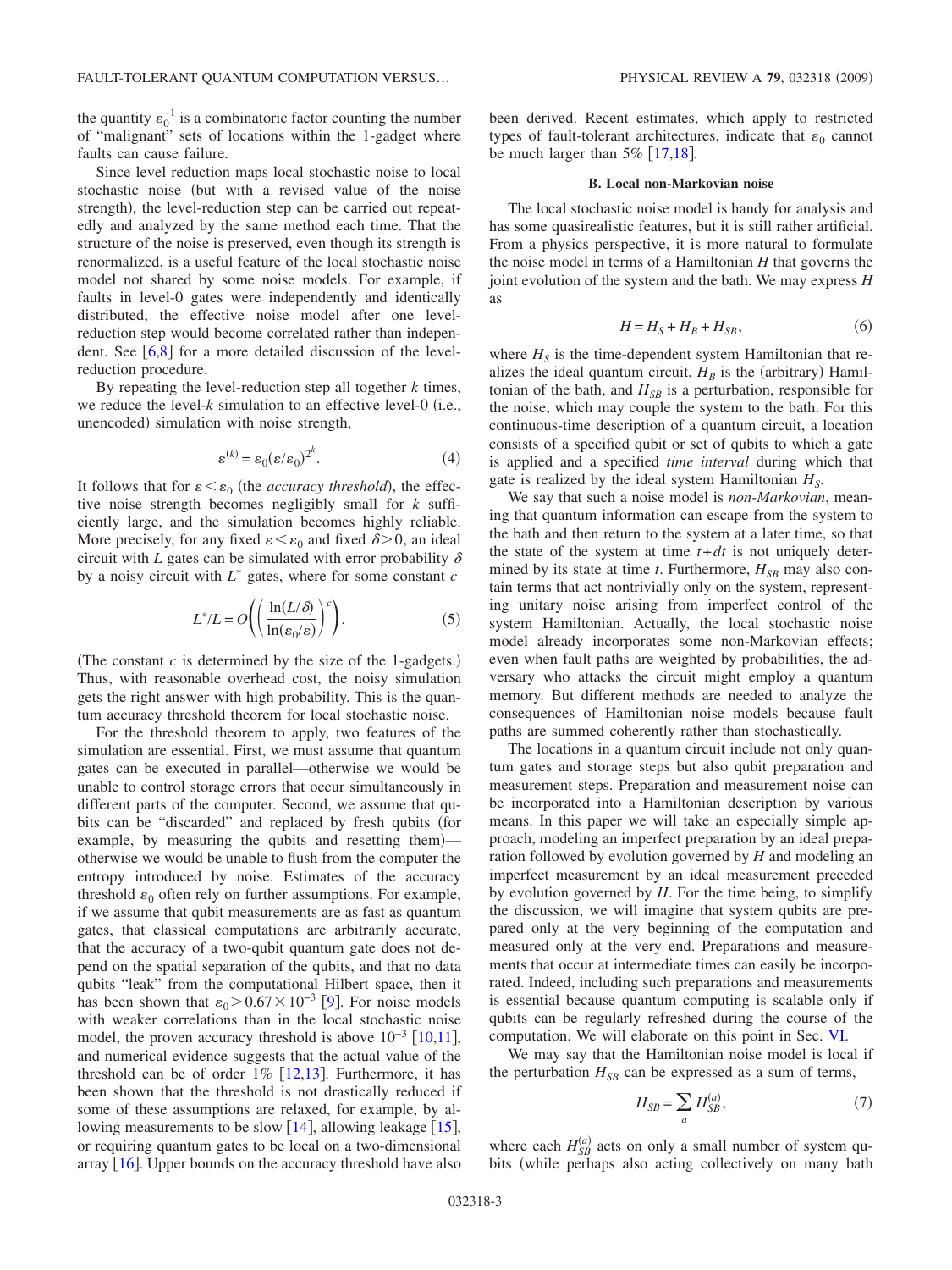variables). The joint unitary time-evolution operator  $U_{SB}$  for system and bath, resulting from integrating the Schrödinger equation for Hamiltonian *H*, can be formally expanded to all orders in time-dependent perturbation theory in  $H_{SB}$ . In any fixed term in this expansion, perturbations chosen from the set  ${H}_{SB}^{(a)}$  are inserted at specified times. For such a fixed term in the perturbation expansion, let us say that a location in the (level-0) noisy simulation is bad if an inserted perturbation acts nontrivially somewhere inside that location; otherwise that location is good. Of course, under this definition a single insertion of  $H_{SB}^{(a)}$  might cause two (or perhaps more) locations to be bad in a particular time step, if  $H_{SB}^{(a)}$  acts collectively on two qubits that are undergoing different gates executed in parallel in the ideal circuit.

As already noted, we may assume that the system qubits have been initialized ideally at the start of the Hamiltonian evolution; we denote this initial system state by  $|\Psi_{S}^{0}\rangle$ . We also assume that the initial state of the bath is a pure state  $|\Psi_B^0\rangle$ . There is really no loss of generality in supposing that the bath starts out in a pure state; if we wish to consider a mixed initial state of the bath instead for example, a thermal state), we may include in the bath a "reference" system that "purifies" the mixed state.

We have also noted that we may assume that final measurements performed on system qubits are ideal. Just before these final measurements are conducted, the (pure) state of the system and bath is

$$
|\Psi_{SB}\rangle = U_{SB}|\Psi_{SB}^{0}\rangle,\tag{8}
$$

where  $|\Psi_{SB}^{0}\rangle = |\Psi_{S}^{0}\rangle \otimes |\Psi_{B}^{0}\rangle$  is the initial state of system and bath. For any specified set  $\mathcal{I}_r$  of  $r$  locations in the circuit, let us denote by  $|\Psi_{SB}^{\text{bad}}(\mathcal{I}_r)\rangle$  the sum of all the terms in the formal perturbation expansion of  $|\Psi_{SB}\rangle$  such that all of these *r* locations are bad. Then we speak of *local non-Markovian noise* (or more briefly *local noise*) with strength  $\varepsilon$  if

$$
\|\Psi_{SB}^{\text{bad}}(\mathcal{I}_r)\|\leq \varepsilon^r. \tag{9}
$$

<span id="page-3-0"></span>The noise strength  $\varepsilon$  can be related to properties of the perturbation  $H_{SB}$ . We will sometimes refer to this model as local *coherent* noise to emphasize that (in contrast to the local stochastic noise model) fault paths are assigned amplitudes rather than probabilities.

Although there are some new subtleties (see  $[6]$  $[6]$  $[6]$  and the Appendix), the level-reduction concept can be applied to Hamiltonian noise models in much the same way as for stochastic models. We may say that a 1-gadget is bad if it contains bad level-0 gates at a malignant set of locations, that a 2-gadget is bad if it contains bad 1-gadgets at a malignant set of locations, that a 3-gadget is bad if it contains bad 2-gadgets at a malignant set of locations, and so on. For any specified set  $\mathcal{I}_r^{(k)}$  of *r k*-gadgets in the circuit, let us denote by  $|\Psi_{SB}^{\text{bad}}(\mathcal{I}_r^{(k)})\rangle$  the sum of all the terms in the formal perturbation expansion of  $|\Psi_{SB}\rangle$  such that all of these *r* k-gadgets are bad. Then it follows from Eq. ([9](#page-3-0)) that

$$
\|\Psi_{SB}^{\text{bad}}(\mathcal{I}_r^{(k)})\|\leq (\varepsilon^{(k)})^r,\tag{10}
$$

<span id="page-3-1"></span>with  $\varepsilon^{(k)}$  as in Eq. ([4](#page-2-0)); the derivation of Eq. ([10](#page-3-1)) is sketched in the Appendix. Furthermore, a level-*k* simulation in which all *k*-gadgets are good simulates the ideal circuit perfectly. In this sense, repeated level reduction reduces a level-*k* simulation to an equivalent level-0 simulation while mapping local noise to local noise with a renormalized noise strength  $\varepsilon^{(k)}$ , and for  $\varepsilon < \varepsilon_0$ , the renormalized noise strength becomes negligible for large *k*. The threshold value  $\varepsilon_0$  of the noise strength for local noise is of the same order (though not exactly the same) as the threshold for local stochastic noise. We emphasize that, once Eq.  $(9)$  $(9)$  $(9)$  is established, we can de-rive Eq. ([10](#page-3-1)) without any further assumptions about the Hamiltonian  $H = H<sub>S</sub> + H<sub>B</sub> + H<sub>SB</sub>$ .

The strength  $\varepsilon$  of local noise can be estimated based on the detailed properties of the expansion in Eq.  $(7)$  $(7)$  $(7)$  of the perturbation  $H_{SB}$  in terms of local system operators. For example, in  $\lceil 6 \rceil$  $\lceil 6 \rceil$  $\lceil 6 \rceil$  the noise was assumed to be "short range" in the sense that the perturbation  $H_{SB}$  acts collectively on a pair of data qubits only while the ideal system Hamiltonian  $H<sub>S</sub>$ also couples those two data qubits—that is, only while the ideal quantum circuit calls for that pair of qubits to undergo a two-qubit gate. For this short-range local noise model, it was shown that Eq.  $(9)$  $(9)$  $(9)$  is satisfied if we choose

$$
\varepsilon = (\max_{a,t} ||H_{SB}^{(a)}(t)||) t_0,
$$
\n(11)

<span id="page-3-2"></span>where  $t_0$  is the time needed to execute a quantum gate,  $\|\cdot\|$ denotes the sup operator norm, and the maximum is over all circuit locations and all times. On the other hand, in  $[7]$  $[7]$  $[7]$  the noise was assumed to be "long range" with  $H_{SB}$  coupling each pair of data qubits irrespective of the structure of the ideal circuit. In that case we may write

$$
H_{SB} = \sum_{\langle ij \rangle} H_{\langle ij \rangle},\tag{12}
$$

where the sum is over all unordered pairs of system qubits;  $H_{\langle ij \rangle}$  acts collectively on the pair of qubits  $\langle ij \rangle$  and also on the bath. For this long-range local noise model, it was shown that Eq.  $(9)$  $(9)$  $(9)$  is satisfied if we choose

$$
\varepsilon^2 = C \bigg( \max_{i,t} \sum_j \|H_{\langle ij \rangle}\| \bigg) t_0,\tag{13}
$$

<span id="page-3-3"></span>where *C* is the numerical constant  $C = 2e \approx (2.34)^2$ . (This is actually a slight improvement over the value of *C* reported in  $[7]$  $[7]$  $[7]$ ; the improved value can be derived using the reasoning described in Sec. [V C](#page-11-0) below, if we assume  $\varepsilon^2 \leq e$ .)

The origin of Eq.  $(11)$  $(11)$  $(11)$  is easy to understand intuitively [[5](#page-19-3)]. If each one of the *r* specified locations in  $\mathcal{I}_r$  is bad, then the perturbation must be inserted at least once in each of these locations, and each insertion reduces the norm of the state by a factor of at least  $\|H_{SB}^{(a)}\|$ . Inside each location, there is an *earliest* insertion of the perturbation that can occur at any time during the duration of the location, a time window of width  $t_0$ . Integrating over the time of the earliest insertion of the perturbation inside each location, we obtain Eq.  $(11)$  $(11)$  $(11)$ . For the long-range noise model, a single insertion of the perturbation  $H_{\langle ij \rangle}$  can cause two circuit locations to be bad if qubits *i* and *j* are participating in separate gates, and therefore the noise strength is correspondingly higher [observe that  $\varepsilon^2$ rather than  $\varepsilon$  appears on the left-hand side of Eq. ([13](#page-3-3))].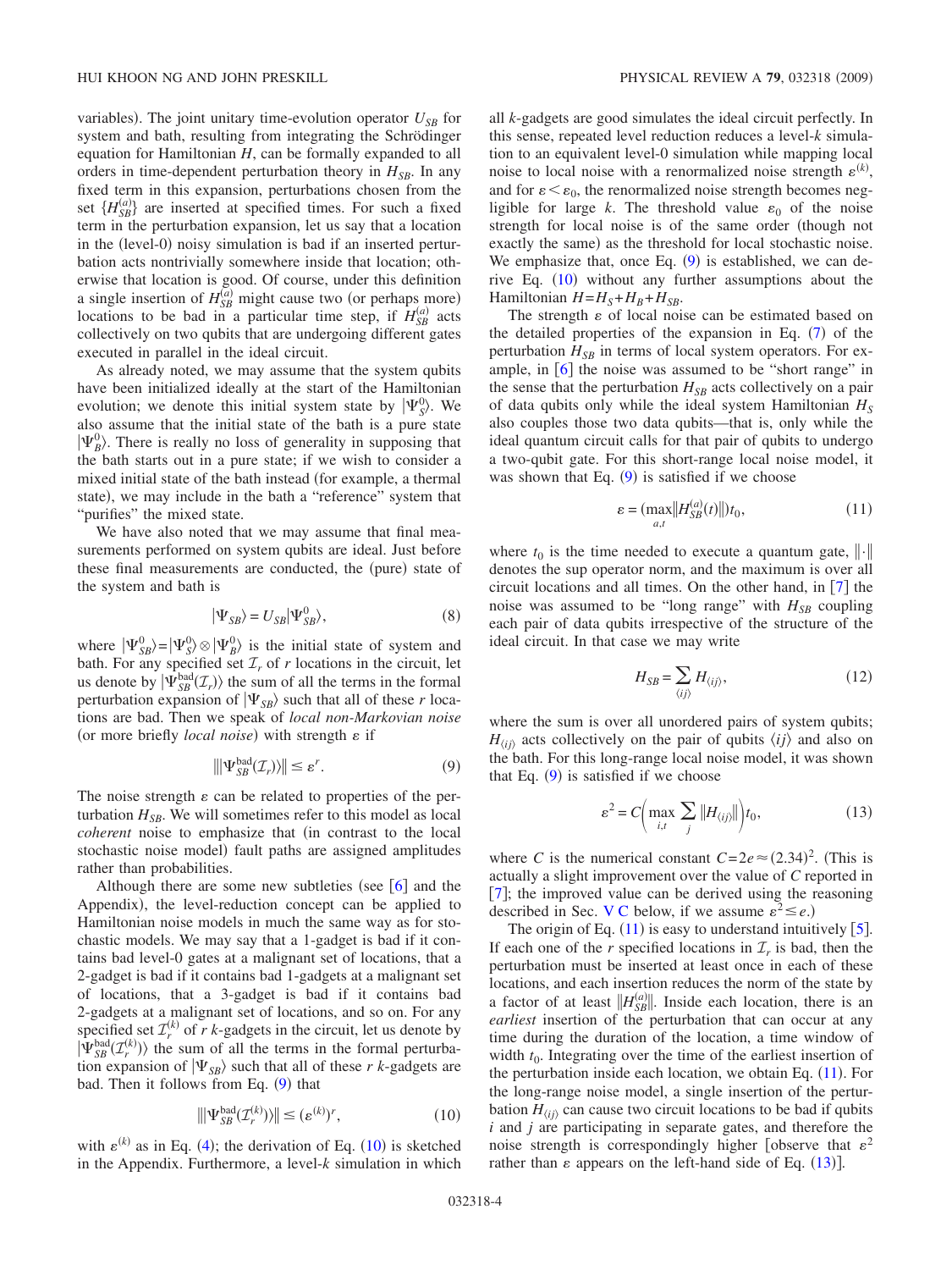## **C. Assessment**

<span id="page-4-1"></span>The results  $[Eqs. (11)$  $[Eqs. (11)$  $[Eqs. (11)$  and  $(13)]$  $(13)]$  $(13)]$  are significant because they demonstrate that quantum computing is scalable, in principle, for non-Markovian noise described by a systembath Hamiltonian. Furthermore, this formulation of the threshold theorem has the noteworthy advantage that the argument works for any bath Hamiltonian  $H_B$ . The dynamics of the bath does not matter, as long as the perturbation  $H_{SB}$  is local and sufficiently weak.

However, expressing the threshold condition as in Eqs.  $(11)$  $(11)$  $(11)$  and  $(13)$  $(13)$  $(13)$  has serious drawbacks. First we should note that while in the local stochastic noise model we may interpret the noise strength  $\varepsilon$  as an error probability per gate, in the non-Markovian noise model  $\varepsilon$  is really an error *amplitude*. Since a probability is a square of an amplitude, requiring  $\epsilon < \epsilon_0$  in the local noise model is a far more stringent criterion than requiring  $\varepsilon < \varepsilon_0$  in the local stochastic noise model. Our analysis yields a much weaker lower bound on the accuracy threshold for the local noise model than for the local stochastic noise model because we pessimistically allow the bad fault paths to add together with a common phase and thus to interfere constructively.

Most likely this analysis is far too pessimistic. For one thing, two fault paths cannot interfere if they generate different error syndrome histories  $[6]$  $[6]$  $[6]$ . Furthermore, it is reasonable to expect that distinct fault paths with the same syndrome history have only weakly correlated phases, and if so, then the modulus of a sum of *N* fault paths should grow like  $\sqrt{N}$  rather than linearly in *N*. That is, if the phases of fault paths can be regarded as random, then we expect the *probabilities* of the fault paths, rather than their amplitudes, to accumulate linearly. An important open problem for the theory of quantum fault tolerance is to put this phase randomization hypothesis on a rigorous footing, which would establish a much higher estimate of the accuracy threshold for local noise. But we will not be addressing this problem in this paper.

There are other drawbacks of the threshold condition Eq.  $(11)$  $(11)$  $(11)$  that we *will* try to address, however. One issue is that the norm of the system-bath Hamiltonian is not directly measurable in experiments, and it would be far preferable to state the threshold condition in terms of experimentally accessible quantities, such as the noise power spectrum. In fact, for otherwise reasonable noise models, the norm  $\Vert H_{SB}^{(a)} \Vert$  could be formally infinite (if, for example, the system qubits couple to unbounded bath operators such as the quadrature amplitudes of bath oscillators), and in such cases the threshold theorem has little force.

In more physical terms, an undesirable feature of demanding small  $\varepsilon$  where  $\varepsilon$  is given by Eq. ([11](#page-3-2)) is that this condition requires that the very-high-frequency component of the noise be particularly weak, a requirement that seems not to be physically well motivated. To be concrete, suppose that

$$
H_{SB}^{(a)} = \mathcal{S}^{(a)} \otimes \mathcal{B}^{(a)},\tag{14}
$$

where  $S^{(a)}$  is a local Hermitian system operator with  $\|S^{(a)}\|$  $= 1$  and  $\mathcal{B}^{(a)}$  is a Hermitian bath operator. Then combining the condition  $\varepsilon < \varepsilon_0$  with Eq. ([11](#page-3-2)) implies in particular that

$$
\langle \Psi_{SB}^{0} | \mathcal{B}^{(a)}(t) \mathcal{B}^{(a)}(t) | \Psi_{SB}^{0} \rangle = \int_{-\infty}^{\infty} \frac{d\omega}{2\pi} \widetilde{\Delta}(\omega) < \varepsilon_0^2 / t_0^2,\tag{15}
$$

<span id="page-4-0"></span>where  $\tilde{\Delta}(\omega)$  is the Fourier transform of the bath's two-point correlation function, defined by

$$
\langle \Psi_{SB}^{0} | \mathcal{B}^{(a)}(t) \mathcal{B}^{(a)}(t') | \Psi_{SB}^{0} \rangle = \int_{-\infty}^{\infty} \frac{d\omega}{2\pi} e^{-i\omega(t-t')} \tilde{\Delta}(\omega) \quad (16)
$$

 $[\mathcal{B}^{(a)}(t)]$  denotes the interaction-picture bath operator]. Suppose that the fluctuations of the bath variables are Ohmic (and at zero temperature); that is, linear in frequency at low (positive) frequency and exponentially decaying at frequencies large compared to the cutoff frequency  $\tau_c^{-1}$ ,

$$
\tilde{\Delta}(\omega) = \begin{cases}\n2\pi A \omega e^{-\omega \tau_c} & \text{if } \omega \ge 0 \\
0 & \text{if } \omega < 0,\n\end{cases}
$$
\n(17)

<span id="page-4-2"></span>where *A* is a positive dimensionless parameter quantifying the strength of the Ohmic noise. Then the threshold condition implies that

$$
\sqrt{A}\left(\frac{t_0}{\tau_c}\right) < \varepsilon_0. \tag{18}
$$

<span id="page-4-3"></span>For the case of Ohmic noise, then, the quantity that is required to be small is linearly "ultraviolet divergent"; that is, it has a linear sensitivity to the high-frequency cutoff  $\tau_c^{-1}$ , which may be orders of magnitude higher than the characteristic frequency  $t_0^{-1}$  of the ideal computation.

The extreme sensitivity of the threshold condition to the very-high-frequency noise seems surprising since one's naive expectation is that noise with zero mean and frequency much larger than  $t_0^{-1}$  should nearly average out. This unsatisfying limitation of Eq.  $(11)$  $(11)$  $(11)$ , already pointed out in the original paper by Terhal and Burkard  $[5]$  $[5]$  $[5]$  (and later highlighted by Alicki  $[19]$  $[19]$  $[19]$  and by Hines and Stamp  $[20]$  $[20]$  $[20]$ ), may just be a shortcoming of the analysis, but conceivably it hints at a deeper problem for quantum fault tolerance. For example, it has been suggested  $[21]$  $[21]$  $[21]$  that during the course of a long quantum computation, an initially benign state of the bath may be pushed toward a far more malicious state that compromises the fault-tolerant protocol. Perhaps highfrequency noise with zero mean, which locally seems incapable of inflicting serious harm, has cumulative global effects that are surprisingly troublesome. Whether or not one suspects that the environment could be so cunning an adversary, stronger rigorous arguments establishing that quantum computing is robust against non-Markovian noise would surely be welcome.

Our central result in this paper is an estimate of the noise strength  $\varepsilon$  that applies to a Hamiltonian description of Gaussian non-Markovian noise. We will formulate the noise model and state our result in Sec. [III,](#page-5-0) discuss some implications in Sec. [IV,](#page-6-0) and postpone the derivation until Sec. [V.](#page-8-0) For this particular important class of noise models, we will be able to state a threshold condition that is less sensitive to very-highfrequency noise, though some sensitivity will still remain.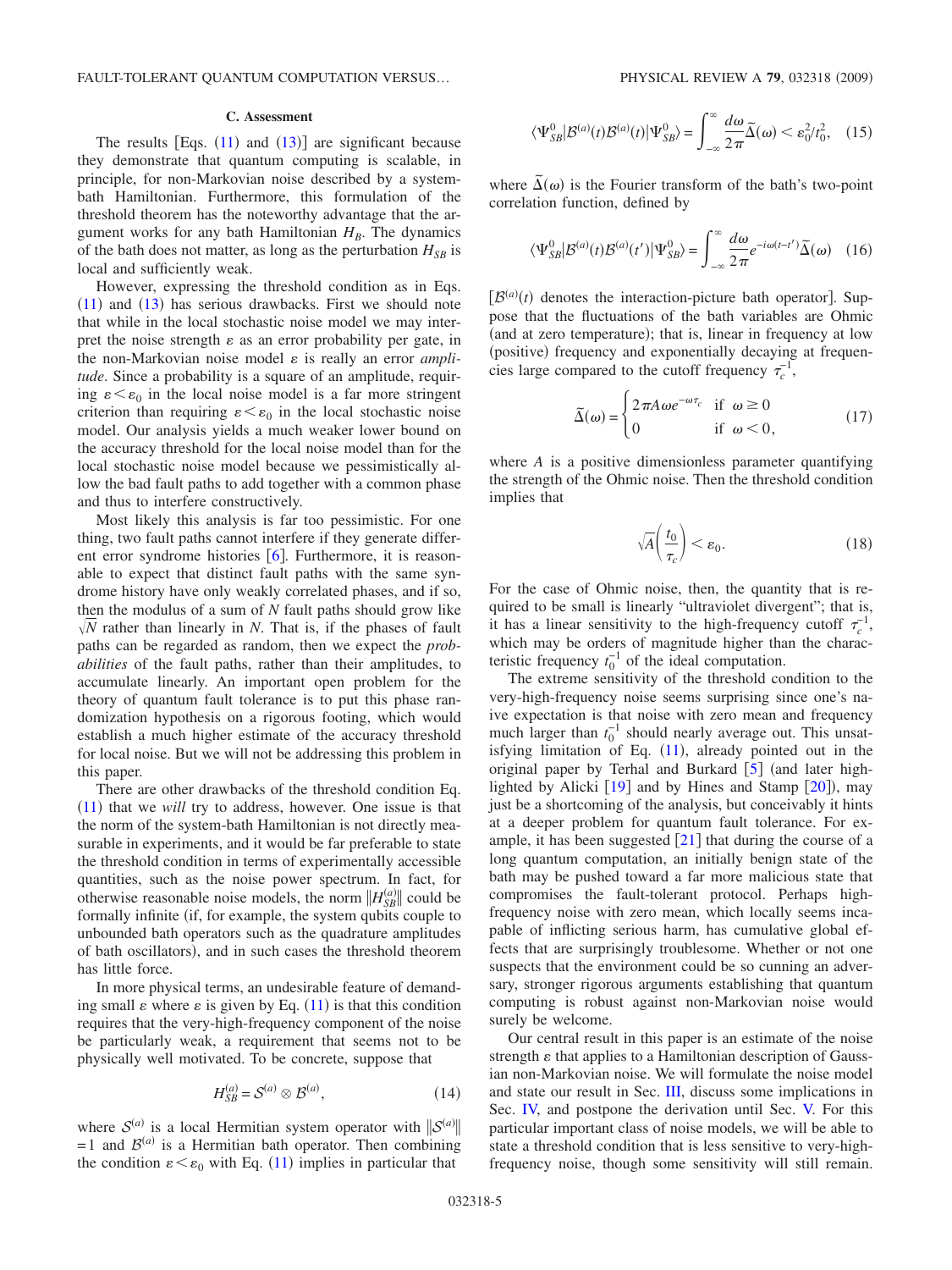The combinatoric analysis that leads to our result borrows substantially from the derivation in  $[7]$  $[7]$  $[7]$  of Eq.  $(13)$  $(13)$  $(13)$ , though the context is rather different.

# **III. GAUSSIAN NOISE AND THE THRESHOLD CONDITION**

<span id="page-5-0"></span>By "Gaussian noise" we mean a Hamiltonian noise model where the bath is a set of uncoupled harmonic oscillators, and each system qubit couples to a linear combination of oscillator quadrature amplitudes; hence (in units with  $\hbar = 1$ )

$$
H_B = \sum_k \omega_k a_k^{\dagger} a_k, \tag{19}
$$

and

$$
H_{SB} = \sum_{x} \sum_{\alpha} \sigma_{\alpha}(x) \otimes \tilde{\phi}_{\alpha}(x, t), \qquad (20)
$$

<span id="page-5-3"></span>where  $\tilde{\phi}_{\alpha}(x, t)$  is the Hermitian operator,

$$
\widetilde{\phi}_{\alpha}(x,t) = \sum_{k} \left[ g_{k,\alpha}(x,t) a_k + g_{k,\alpha}^*(x,t) a_k^{\dagger} \right]. \tag{21}
$$

<span id="page-5-4"></span>Here *x* is a label indicating a system qubit's position, and  $\{\sigma_\alpha(x), \alpha = 1, 2, 3\}$  are the three Pauli operators acting on qubit *x*. The  $a_k$ 's are annihilation operators for the bath oscillators, satisfying the commutation relation  $[a_k, a_{k'}^{\dagger}] = \delta_{kk'}$ , and  $g_{k,\alpha}(x,t)$  is a complex coupling parameter that determines how strongly oscillator *k* couples to qubit *x* at time *t*.

As explained in Sec. II  $\overline{B}$  (see also Sec. [VI A](#page-12-1)), we may assume without loss of generality that the bath is prepared in a pure state  $|\Psi_B^0\rangle$  at the beginning of the computation. The Hamiltonian  $H_B + H_{SB}$ , along with the choice of the bath's initial state  $|\Psi_B^0\rangle$ , defines our noise model. The bath fluctuations will be Gaussian if the state  $|\Psi_{B}^{0}\rangle$  is a Gaussian state (that is, a generalized "squeezed" state) of the oscillator bath—a purified thermal state is a special case of such a squeezed state.

It is useful to define the "interaction-picture" bath operator  $\phi_{\alpha}(x,t)$  as

$$
\phi_{\alpha}(x,t) = e^{iH_{B}t} \tilde{\phi}_{\alpha}(x,t) e^{-iH_{B}t}
$$
  
= 
$$
\sum_{k} [g_{k,\alpha}(x,t) a_{k} e^{-i\omega_{k}t} + g_{k,\alpha}^{*}(x,t) a_{k}^{\dagger} e^{i\omega_{k}t}], \quad (22)
$$

and to define the bath's two-point correlation function as

$$
\Delta(\alpha_1, x_1, t_1; \alpha_2, x_2, t_2) = \langle \Psi_B^0 | \phi_{\alpha_1}(x_1, t_1) \phi_{\alpha_2}(x_2, t_2) | \Psi_B^0 \rangle.
$$
\n(23)

We will sometimes use the abbreviated notation  $\phi(1)$  for  $\phi_{\alpha_1}(x_1, t_1)$  and  $\Delta(1, 2)$  for  $\Delta(\alpha_1, x_1, t_1; \alpha_2, x_2, t_2)$ ; we also define

$$
|\overline{\Delta}(1,2)| = \sum_{\alpha_1,\alpha_2} |\Delta(\alpha_1,x_1,t_1;\alpha_2,x_2,t_2)|. \tag{24}
$$

<span id="page-5-5"></span>When we say that the noise is Gaussian, we mean that the bath variable  $\phi_{\alpha}(x,t)$  obeys Gaussian statistics: all *n*-point bath correlation functions vanish for *n* odd, and the 2*n*-point

$$
\langle \phi(1)\phi(2)\phi(3)\phi(4)\rangle = \begin{array}{ccc}\text{c.} & \text{c.} & \text{c.} & \text{c.} & \text{c.} & \text{c.} \\
\end{array}
$$

<span id="page-5-1"></span>FIG. 1. (Color online) The four-point correlation function for a free field can be expressed in terms of products of two-point correlation functions by summing over all "contractions," where each contraction divides the four points into two unordered pairs.

function can be expressed in terms of two-point functions. Using  $\langle \cdot \rangle$  to denote the expectation value in the state  $|\Psi_B^0\rangle$ , Gaussian statistics implies that

$$
\langle \phi(1)\phi(2)\phi(3)\cdots\phi(2n)\rangle
$$
  
= 
$$
\sum_{\text{contractions}} \Delta(i_1, i_2) \Delta(i_3, i_4) \cdots \Delta(i_{2n-1}, i_{2n}), \quad (25)
$$

where summing over "contractions" means summing over the  $(2n)! / 2<sup>n</sup>n!$  ways to divide the labels  $1, 2, 3, \ldots, 2n$  into *n* unordered pairs. For example, if  $\phi$  is a Gaussian variable, then the four-point function is

$$
\langle \phi(1)\phi(2)\phi(3)\phi(4)\rangle = \Delta(1,2)\Delta(3,4) + \Delta(1,3)\Delta(2,4) + \Delta(1,4)\Delta(2,3),
$$
 (26)

as illustrated in Fig. [1.](#page-5-1) This expansion of the 2*n*-point function in terms of two-point functions is sometimes called "Wick's theorem."

Now we can state our main result: Gaussian noise obeys the local noise condition Eq.  $(9)$  $(9)$  $(9)$ , with noise strength

$$
\varepsilon^2 = C \max_{\text{loc}} \left( \int_{1, \text{loc}} \int_{2, \text{all}} |\bar{\Delta}(1, 2)| \right), \tag{27}
$$

<span id="page-5-2"></span>where  $C = 2e \approx (2.34)^2$  is the numerical constant defined earlier (and where we have assumed  $\varepsilon^2 \leq e$ ). Here  $\int_{1,\text{loc}}$  indicates that one leg  $(x_1, t_1)$  of the two-point function is integrated over a single location in the circuit:  $x_1$  is summed over the qubits participating in a particular gate and  $t_1$  is integrated over the time interval in which that gate is executed.  $\int_{2,all}$  indicates that the other leg  $(x_2, t_2)$  of the two-point function is summed over all system qubits and integrated over the entire duration of the computation. The maximum is with respect to all possible circuit locations for  $(x_1, t_1)$ . The threshold condition  $\varepsilon < \varepsilon_0$ , with  $\varepsilon$  given by Eq. ([27](#page-5-2)), now becomes a condition on the two-point correlation function of the bath. We note that the ordering of the operators  $\phi(1)$  and  $\phi(2)$  does not matter in Eq. ([27](#page-5-2)) because  $|\Delta(1,2)|$  $=|\Delta(2,1)|$ ; changing the ordering modifies only the phase of  $\Delta(1,2)$ , not its modulus.

Another noteworthy feature is that our estimate of  $\varepsilon$  applies for an arbitrary system Hamiltonian. This property may seem unexpected at first, as we know that in some settings the damage caused by the noise can depend on the relation between the energy spectrum of the  $H<sub>S</sub>$  and the power spectrum of the noise. For example, the spontaneous decay rate for a qubit with energy splitting  $\hbar \omega$  depends on the noise power at circular frequency  $\omega$ . How, then, can our threshold condition depend only on the noise spectrum and not on the energy spectrum of  $H<sub>S</sub>$ ? The answer is that by taking the modulus  $|\bar{\Delta}(1,2)|$  of the bath two-point function in Eq. ([27](#page-5-2))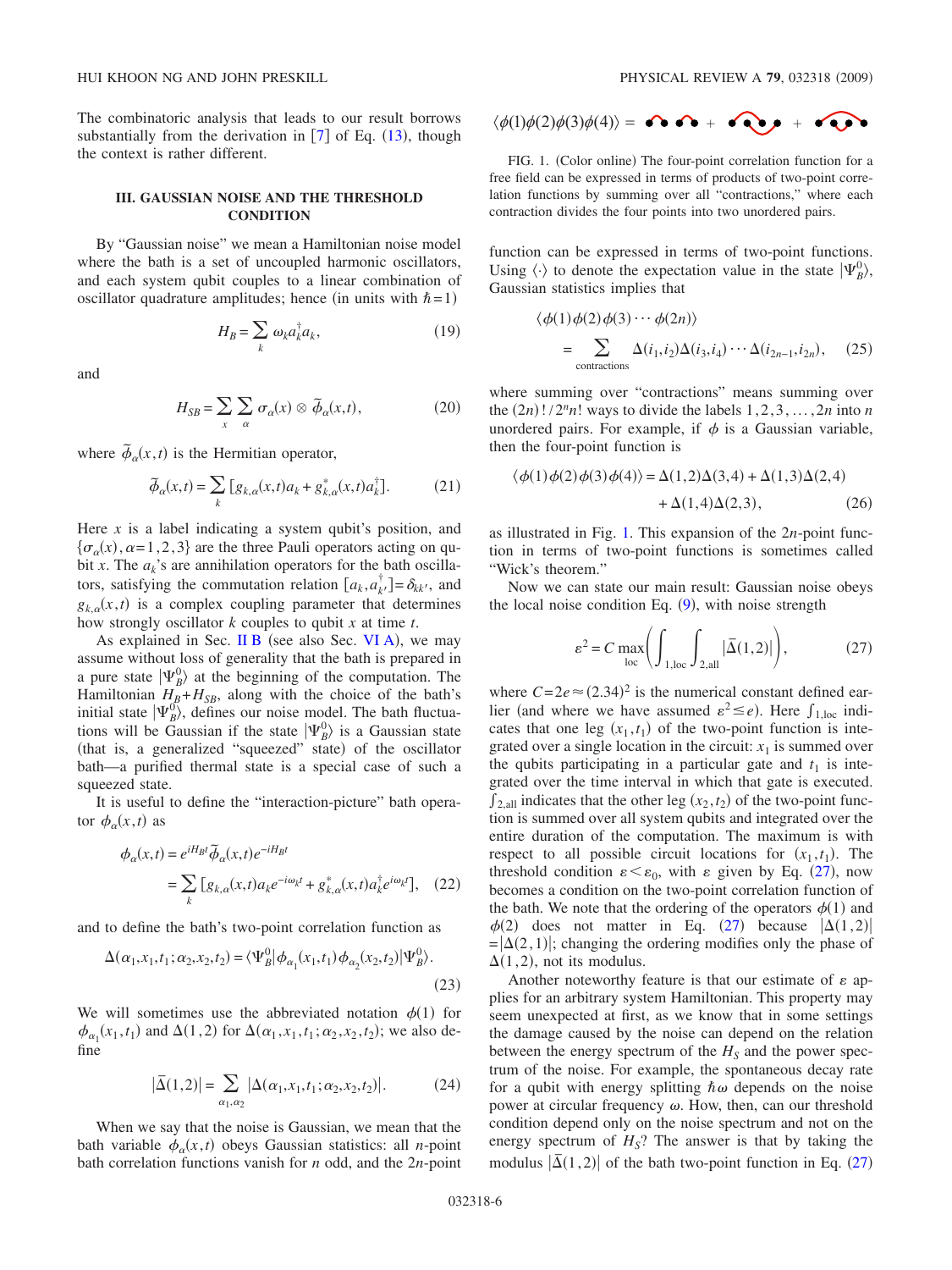we are already being maximally pessimistic about how the spectrum of  $H<sub>S</sub>$  matches the noise power spectrum. Thus there are both advantages and disadvantages in formulating a threshold condition that is general enough to apply for any ideal system Hamiltonian. On the one hand we find a criterion for scalable quantum computing that can be stated easily and rigorously proved by a reasonably simple argument. On the other hand, the price of such rigor is that our stated criterion may be far more demanding than it really needs to be.

The crucial assumption in the derivation of Eq.  $(27)$  $(27)$  $(27)$  is Eq. ([20](#page-5-3)), where  $\phi_{\alpha}(x,t)$  is a "free field," i.e., obeys Gaussian statistics; thus Eq.  $(21)$  $(21)$  $(21)$  could be regarded as merely a general phenomenological representation of a Gaussian field and not necessarily as a fundamentally accurate microscopic description of the bath. Caldeira and Leggett  $\lceil 22 \rceil$  $\lceil 22 \rceil$  $\lceil 22 \rceil$  argued that noise is expected to be Gaussian, at least to an excellent approximation, in a wide variety of realistic physical settings where the system is weakly coupled to many environmental degrees of freedom.

If the initial state of the bath is (the purification of) a thermal state with inverse temperature  $\beta = 1/kT$ , then the mean occupation number of each oscillator is determined by the Bose-Einstein distribution function; we have

$$
\langle \Psi_B^0 | a_k^\dagger a_{k'} | \Psi_B^0 \rangle = \frac{\delta_{kk'}}{e^{\beta \omega_k} - 1} = \langle \Psi_B^0 | a_k a_{k'}^\dagger | \Psi_B^0 \rangle - 1,
$$
  

$$
\langle \Psi_B^0 | a_k a_{k'} | \Psi_B^0 \rangle = 0 = \langle \Psi_B^0 | a_k^\dagger a_{k'}^\dagger | \Psi_B^0 \rangle, \tag{28}
$$

and therefore

$$
\Delta(\alpha_1, x_1, t_1; \alpha_2, x_2, t_2) = \frac{1}{2} \sum_{k} g_{k, \alpha_1}(x_1, t_1) g_{k, \alpha_2}^*(x_2, t_2) e^{-i\omega_k(t_1 - t_2)} \times [\coth(\beta \omega_k/2) + 1] \n+ \frac{1}{2} \sum_{k} g_{k, \alpha_1}^*(x_1, t_1) g_{k, \alpha_2}(x_2, t_2) e^{i\omega_k(t_1 - t_2)} \times [\coth(\beta \omega_k/2) - 1].
$$
\n(29)

Just to be concrete, consider the case where the noise is stationary and spatially uncorrelated—each qubit has a timeindependent coupling to its own independent oscillator bath though admittedly these are dubious assumptions when multiqubit gates are executed). Then

$$
\Delta(\alpha_1, x_1, t_1; \alpha_2, x_2, t_2) = \delta_{x_1 x_2} \Delta(\alpha_1, x_1, t_1; \alpha_2, x_1, t_2), \quad (30)
$$

where

$$
\Delta(\alpha_1, x_1, t_1; \alpha_2, x_1, t_2) = \int_{-\infty}^{\infty} \frac{d\omega}{2\pi} e^{-i\omega(t_1 - t_2)} \widetilde{\Delta}_{\alpha_1 \alpha_2}(x_1, \omega)
$$
\n(31)

$$
\widetilde{\Delta}_{\alpha_1 \alpha_2}(x_1, \omega) = \begin{cases}\n\pi J_{\alpha_1, \alpha_2}(x_1, \omega) [\coth(\beta \omega/2) + 1] & \text{if } \omega > 0 \\
\pi J_{\alpha_1, \alpha_2}^*(x_1, \omega) [\coth(\beta \omega/2) - 1] & \text{if } \omega < 0.\n\end{cases}
$$
\n(32)

Here  $J_{\alpha_1,\alpha_2}(x_1, \omega)$  is the Hermitian matrix,

$$
J_{\alpha_1,\alpha_2}(x_1,\omega) = \sum_k \delta(\omega - \omega_k) g_{k,\alpha_1}(x_1) g_{k,\alpha_2}^*(x_1). \tag{33}
$$

The function  $J_{\alpha_1,\alpha_2}(x_1,\omega)$  is the spin-polarization-dependent power spectrum of the noise acting on qubit  $x_1$ . If the energy splitting  $\hbar \omega$  of the qubit is tunable, this function can be measured by observing the qubit's relaxation rate as a function of the energy splitting and the polarization. In principle, *n*-qubit correlations in the noise can also be measured using quantum process tomography, if *n* is not too large.

### **IV. SOME IMPLICATIONS**

<span id="page-6-0"></span>Before presenting our derivation of Eq.  $(27)$  $(27)$  $(27)$  in Sec. [V,](#page-8-0) we will discuss a few of its implications.

### **A. Dimensional criterion**

<span id="page-6-1"></span>Our expression for  $\varepsilon$  in Eq. ([27](#page-5-2)) involves a formal integration over all space and time. If the bath correlations decay slowly in space or time, this integral might diverge in the limit of a computation that is very wide, very deep, or both. In that case, our "threshold condition" cannot be satisfied asymptotically, and we cannot conclude that quantum computation is scalable. On the other hand, if the integral converges "in the infrared," then the threshold condition has value, as it establishes scalability if the coupling of the system to the bath is sufficiently weak. As long as  $\varepsilon$  is finite, we can make it as small as we please by weakening the coupling of the qubits to the bath, i.e., by rescaling the perturbation  $H_{SB}$  or equivalently by rescaling the field  $\phi_{\alpha}(x,t)$ .

What is the criterion for infrared convergence? Let us suppose that the qubits are uniformly distributed in *D*-dimensional space and that the bath fluctuations are "critical," i.e., algebraically decaying in space and in time. We say that the scale dimension of the field  $\phi$  is  $\delta$  and the dynamical critical exponent is  $z$  if, for large-scale factor  $\lambda$ , the bath two-point function scales according to

$$
\Delta(\lambda x_1, \lambda^z t_1; \ \lambda x_2, \lambda^z t_2) \sim \lambda^{-2\delta} \Delta(x_1, t_1; \ x_2, t_2), \qquad (34)
$$

thus the time *t* scales like *z* powers of the spatial distance *x*. This means that the integral of the two-point function scales as

$$
\int dt \, d^D x |\Delta(x, t; 0, 0)| \sim R^{D + z - 2\delta},\tag{35}
$$

where  $R$  is an infrared cutoff. Convergence in the infrared (finiteness of the limit  $R \rightarrow \infty$ ) is ensured provided that

$$
D + z < 2\delta. \tag{36}
$$

If this criterion is satisfied, then scalable quantum computing is achievable at weak coupling. If it is not satisfied, then

and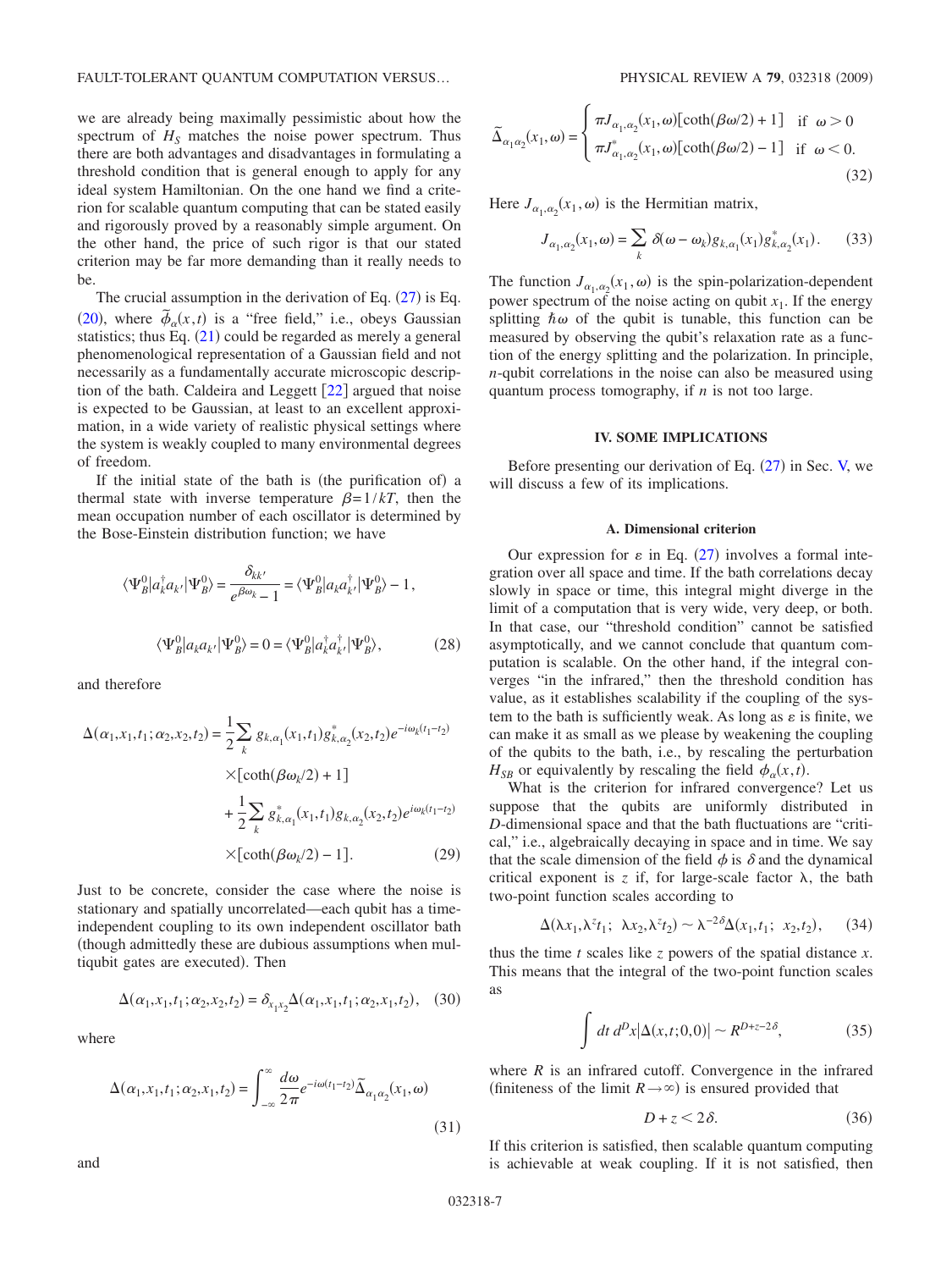scalable quantum computing might still be possible, but our version of the threshold theorem does not guarantee it. The same criterion was previously stated by Novais *et al.* [[23,](#page-19-21)[24](#page-19-22)] though without rigorous justification.

### **B. Almost-Markovian noise**

<span id="page-7-0"></span>The noise is Markovian if the bath immediately "forgets" any quantum information it receives, so that the information never returns to the system. Though this is never strictly the case, it can be true to an excellent approximation if the characteristic correlation time of the bath is very short compared to the time resolution with which we monitor the system's behavior. In the Gaussian noise model, the noise is Markovian if the bath's two-point correlation function is proportional to a delta function of the time difference,

$$
\Delta(t_1, x_1; t_2, x_2) \propto \delta(t_1 - t_2). \tag{37}
$$

We could say that the noise is "almost Markovian" if the correlation function  $\Delta$  is a sharply peaked function of the time difference, e.g., with width  $\tau_c$  much less than the duration  $t_0$  of a single quantum gate. In that case, our expression for the noise strength becomes

$$
\varepsilon^2 = C \max_{\text{loc}} \left( \int_{1, \text{loc}} \int_{2, \text{all}} |\bar{\Delta}(1, 2)| \right) \approx \Gamma t_0. \tag{38}
$$

For each fixed value of  $t_1$ , the sharply peaked  $t_2$  integral generates the factor  $\Gamma$ , and then integrating  $t_1$  over the duration of the location generates the factor  $t_0$ .

We may interpret  $\Gamma$  as an error rate per unit time and  $\Gamma t_0$ as an error probability per gate. But note that the noise strength  $\varepsilon$  is not this error rate, but rather its square root  $(\Gamma t_0)^{1/2}$ , in effect the amplitude of the error. In the Markovian case, fault paths really *do* decohere, and errors *can* be assigned probabilities rather than amplitudes. But our derivation of Eq.  $(27)$  $(27)$  $(27)$  is too general and insufficiently clever to exploit this property; hence our threshold condition requires the error amplitude rather than its square to be less than  $\varepsilon_0$ .

Despite this deficiency, at least our threshold criterion for local noise, when applied to the almost-Markovian case, improves on the operator norm criterion Eq.  $(11)$  $(11)$  $(11)$ . If the twopoint function has a narrow peak of width  $\tau_c$  whose integral is  $\Gamma$ , then the *height* of the peak is of order  $\Gamma/\tau_c$ , and this peak height can be interpreted as the norm squared of the system-bath Hamiltonian, as in Eq.  $(15)$  $(15)$  $(15)$ . Thus Eq.  $(11)$  $(11)$  $(11)$  estimates the noise strength as

$$
\varepsilon \sim \sqrt{\Gamma/\tau_c} t_0,\tag{39}
$$

<span id="page-7-1"></span>which is even more pessimistic than Eq.  $(38)$  $(38)$  $(38)$ . The estimate Eq. ([39](#page-7-1)) diverges as the ultraviolet cutoff  $\tau_c^{-1}$  is removed. But the estimate Eq.  $(38)$  $(38)$  $(38)$  depends on the area under the peak rather than its height and so has a smooth limit as  $\tau_c \rightarrow 0$ .

### **C. Ohmic noise**

To further explore the sensitivity to high-frequency noise of our estimated noise strength, let us consider the Ohmic case, as in Sec. [II C.](#page-4-1) If the Fourier transform  $\tilde{\Delta}(\omega)$  of the

two-point correlation function is given by Eq.  $(17)$  $(17)$  $(17)$ , then the real-time correlation function is

$$
\Delta(t) = \int_{-\infty}^{\infty} \frac{d\omega}{2\pi} e^{-i\omega t} \tilde{\Delta}(\omega) = \frac{-A}{(t - i\tau_c)^2}.
$$
 (40)

The function  $\Delta(t)$  has a short-time singularity at  $t=0$  that is regulated by the cutoff  $\tau_c$ , but the real and imaginary parts of  $\Delta(t)$  both oscillate, so that its time integral vanishes,

$$
\int_{-\infty}^{\infty} dt \Delta(t) = \tilde{\Delta}(\omega = 0) = 0.
$$
 (41)

However the estimated noise strength  $\varepsilon$ , which is required to be small by the threshold condition, depends on the integral of the *modulus* of  $\Delta(t)$ ,

$$
|\Delta(t)| = \frac{A}{t^2 + \tau_c^2},
$$
\n(42)

which is of course non-negative and has a nonvanishing time integral; the estimated noise strength is

$$
\varepsilon = \left( C \int_{\text{loc}} dt \int_{\text{all}} ds |\Delta(t - s)| \right)^{1/2} = \sqrt{\pi C A} \left( \frac{t_0}{\tau_c} \right)^{1/2} . \tag{43}
$$

<span id="page-7-2"></span>This estimate is ultraviolet divergent, but comparing to Eq. ([18](#page-4-3)) we see that the divergence has been improved from linear to square-root dependence on the ultraviolet cutoff  $\tau_c^{-1}$ .

Despite the improvement, the surviving ultraviolet sensitivity in this estimate of  $\varepsilon$  (for the case of Ohmic noise) is troubling, as it significantly reduces the class of noise models for which we can conclude that quantum computing is scalable. Therefore it is important to understand the origin of the ultraviolet divergence. One might suspect at first that the ultraviolet sensitivity arises because the range of the *dt* integral in Eq.  $(43)$  $(43)$  $(43)$  is a window of width  $t_0$  with a sharp boundary. But, in fact, for Ohmic noise the sharp boundary generates only a mild logarithmic ultraviolet divergence, not a power divergence. The actual reason for the power divergence is that we have pled complete ignorance regarding the frequency spectrum of the ideal system Hamiltonian *HS*. Therefore, we are required to be maximally pessimistic about how the oscillating phase of the wave function arising from the ideal system dynamics matches with the phase of the bath fluctuations. For that reason our estimate of  $\varepsilon$  involves an integral of the modulus of  $\Delta(t)$  rather than  $\Delta(t)$  itself.

With further assumptions about the ideal system dynamics we ought to be able to exclude this highly pessimistic scenario, leading to an estimate of  $\varepsilon$  with milder ultraviolet sensitivity. A natural idea is to attempt a "renormalizationgroup improvement" of the noise model, that is, to "coarse grain" in time, stretching the short-time cutoff  $\tau_c$ , while adjusting the bath fluctuations to keep invariant the effect of the noise on the system. Formally Ohmic noise is "marginal," meaning that the naive renormalization-group scaling generates only logarithmic cutoff dependence, not the square-root dependence found in Eq. ([43](#page-7-2)). However, rigorously justifying this naive scaling turns out to be technically difficult in part because  $H_{SB}$  couples the system operators to *unbounded* bath operators in the Gaussian noise model. It might be in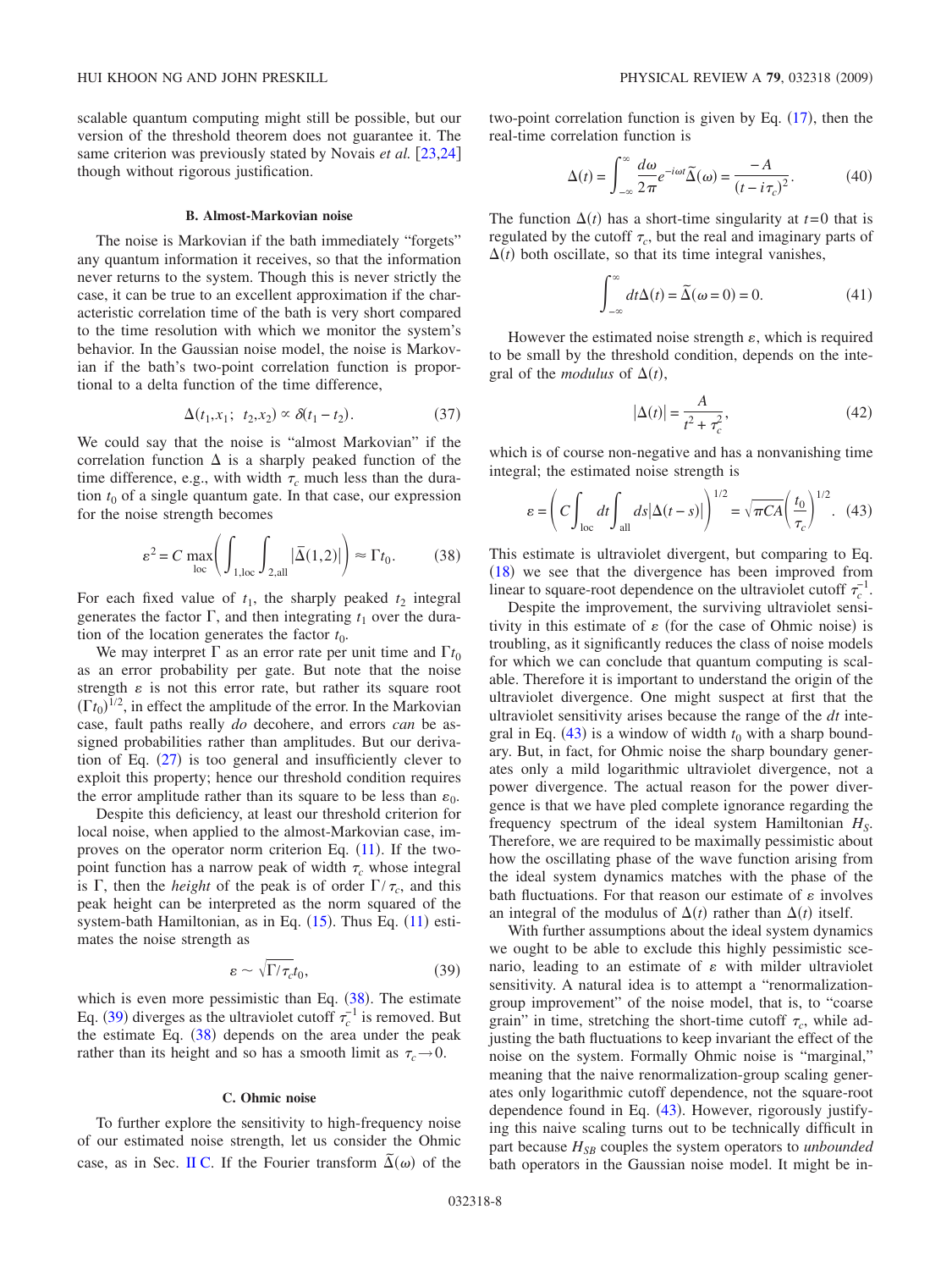teresting to see if further technical assumptions (which one would hope to justify *a posteriori*) about the system-bath state  $|\Psi_{SB}(t)\rangle$  during the course of the computation would lead to a less ultraviolet-sensitive threshold condition, but we have not yet succeeded in finding useful results with this character.

### **V. DERIVATION**

<span id="page-8-0"></span>In this section we will derive Eq.  $(27)$  $(27)$  $(27)$ . Our task is to estimate a value of  $\varepsilon$  such that

$$
\|\Psi_{SB}^{\text{bad}}(\mathcal{I}_r)\|^2 = \langle \Psi_{SB}^{\text{bad}}(\mathcal{I}_r) | \Psi_{SB}^{\text{bad}}(\mathcal{I}_r) \rangle
$$
  
=  $\langle \Psi_{SB}^0 | U_{SB}^{\text{bad}}(\mathcal{I}_r)^\dagger U_{SB}^{\text{bad}}(\mathcal{I}_r) | \Psi_{SB}^0 \rangle \le \varepsilon^{2r}$  (44)

[see Eq.  $(9)$  $(9)$  $(9)$ ]. Here  $U_{SB}$  is the joint system-bath timeevolution operator from the beginning of the computation until just before the measurements that will read out the final result, and  $U_{SB}^{\text{bad}}(\mathcal{I}_r)$  denotes the sum of all the terms in the perturbation expansion of  $U_{SB}$  such that the perturbation  $H_{SB}$ is inserted at least once in each of the *r* specified locations in the set  $\mathcal{I}_r$ . The initial state of the system and bath is assumed to be the pure product state  $|\Psi_{SB}^0\rangle = |\Psi_{S}^0\rangle \otimes |\Psi_{B}^0\rangle$ , where the bath's state  $|\Psi_B^0\rangle$  is Gaussian; that is, the expectation values of the bath operators  $\{\phi_{\alpha}(x,t)\}\$  obey Gaussian statistics in this state. For now we assume that system qubits are prepared only at the start of the computation and measured only at the end, with evolution governed by the Hamiltonian  $H = H<sub>S</sub> + H<sub>B</sub> + H<sub>SB</sub>$  in between; this assumption can be relaxed, as we will discuss in Sec. [VI.](#page-12-0)

### **A. Keldysh diagrams**

The terms in the perturbation expansion can be associated with diagrams, where in each diagram the perturbation  $H_{SB}$  is inserted at a specified set of points in spacetime. We may think of the sum of these diagrams as representing the expectation in the state  $|\Psi_{SB}^0\rangle$  of the product of the forward evolution operator of the system and bath (i.e.,  $U_{SB}$ ), from the initial to the final time, followed by the backward evolution operator (i.e.,  $U_{SB}^{\dagger}$ ), from the final to the initial time. It is convenient to fold the diagram into a hairpin shape as in Fig. [2,](#page-8-1) so that the diagram has two branches that are aligned in time. The upper branch represents the evolution forward in time; here the inserted perturbations are "time-ordered," meaning that operators inserted at later times act after operators inserted at earlier times. The lower branch represents the evolution backward in time; here the inserted perturbations are "anti-time-ordered," meaning that operators inserted at earlier times act after operators inserted at later times. Furthermore, all operators inserted on the lower branch act after operators inserted on the upper branch. Diagrams with this structure are sometimes called "Keldysh diagrams."

In each diagram, the evolution of system and bath is governed by the uncoupled Hamiltonian  $H_0 = H_S + H_B$  in between successive insertions of  $H_{SB}$ . Since  $|\Psi_{SB}^0\rangle$  is a product state, the diagram's contribution to the expectation value factorizes into the product of a system expectation value and a bath expectation value. Consider a diagram where the operator  $\sigma_{\alpha_j} \otimes \tilde{\phi}_{\alpha_j}$  is inserted on the upper branch acting on qubit *x<sub>j</sub>* at

<span id="page-8-1"></span>

FIG. 2. (Color online) The diagram in (a) represents the norm squared of the system-bath state  $U_{SB}|\Psi_{SB}^0\rangle$ . By bending it into a hairpin shape we obtain the "Keldysh diagram" shown in (b). A "marked location" in the circuit appears twice in the Keldysh diagram, once on the upper branch (as a contribution to  $U_{SB}$ ) and once on the lower branch (as a contribution to  $U_{SB}^{\dagger}$ ).

time  $t_j$ , for  $j = 1, 2, 3, ..., n$ , and the operator  $\sigma_{\beta_k} \otimes \tilde{\phi}_{\beta_k}$  is inserted on the lower branch acting on qubit  $y_k$  at time  $s_k$ , for  $k=1,2,3,...,m$ . Taking into account the uncoupled evolution in between insertions and the Keldysh operator ordering rules (where  $t_n > t_{n-1} > \cdots > t_1$  and  $s_m < s_{m-1} < \cdots < s_1$ ), this diagram's contribution to the expectation value  $\langle \Psi_{SB}^0 | U_{SB}^\dagger U_{SB} | \Psi_{SB}^0 \rangle$  is

$$
i^{m}(-i)^{n} \langle \Psi_{S}^{0} | \sigma_{\beta_{m}}(y_{m}, s_{m}) \cdots \sigma_{\beta_{1}}(y_{1}, s_{1})
$$
  
\n
$$
\times \sigma_{\alpha_{n}}(x_{n}, t_{n}) \cdots \sigma_{\alpha_{1}}(x_{1}, t_{1}) | \Psi_{S}^{0}\rangle
$$
  
\n
$$
\times \langle \Psi_{B}^{0} | \phi_{\beta_{m}}(y_{m}, s_{m}) \cdots \phi_{\beta_{1}}(y_{1}, s_{1})
$$
  
\n
$$
\times \phi_{\alpha_{n}}(x_{n}, t_{n}) \cdots \phi_{\alpha_{1}}(x_{1}, t_{1}) | \Psi_{B}^{0}\rangle.
$$
 (45)

Here  $\sigma_{\alpha}(x,t) = U_{S}(t)^{\dagger} \sigma_{\alpha}(x) U_{S}(t)$ and  $\phi_{\alpha}(x,t)$  $=U_B(t)^{\dagger} \tilde{\phi}_{\alpha}(x,t) U_B(t)$  are the "interaction-picture" operators that evolve according to the uncoupled system-bath dynamics. Using the Gaussian statistics (i.e., "Wick's theorem"), the bath expectation value can be expressed as a sum of products of Keldysh-ordered two-point correlation functions. Summing  $\{\alpha_1, \alpha_2, \ldots \alpha_n\}$  and  $\{\beta_1, \beta_2, \ldots, \beta_m\}$  from 1 to 3, summing  $\{x_1, x_2, \ldots, x_n\}$  and  $\{y_1, y_2, \ldots, y_m\}$  over all qubits, integrating  $\{t_1, t_2, \ldots, t_n\}$  and  $\{s_1, s_2, \ldots, s_m\}$  over the interval from the initial to the final time, and finally summing *n* and *m* from 0 to  $\infty$ , we would recover the full expectation value  $\langle \Psi_{SB}^0 | U_{SB}^{\dagger} U_{SB} | \Psi_{SB}^0 \rangle = 1$ . More precisely, to generate the full system-bath evolution operator  $U_{SB}$ , for each fixed *n* we sum  $\{(x_1, t_1), (x_2, t_2), (x_3, t_3), \ldots, (x_n, t_n)\}\$  over all time-ordered sets of *n* space-time positions inside the circuit. This is equivalent to integrating each  $(x_j, t_j)$  over all spacetime, and then dividing by *n*! to compensate for the overcounting of the sets (each set has been included  $n!$  times). Similarly, to generate  $U_{SB}^{\dagger}$ , for each fixed *m* we sum  $\{(y_1, s_1), (y_2, s_2), (y_3, s_3), \ldots, (y_m, s_m)\}\$  over all anti-timeordered sets of *m* space-time positions inside the circuit.

### **B. One marked location**

But we do not want to sum all the diagrams; instead the sum should include only those diagrams such that all of the *r* locations in the set  $\mathcal{I}_r$  are bad on both the upper and lower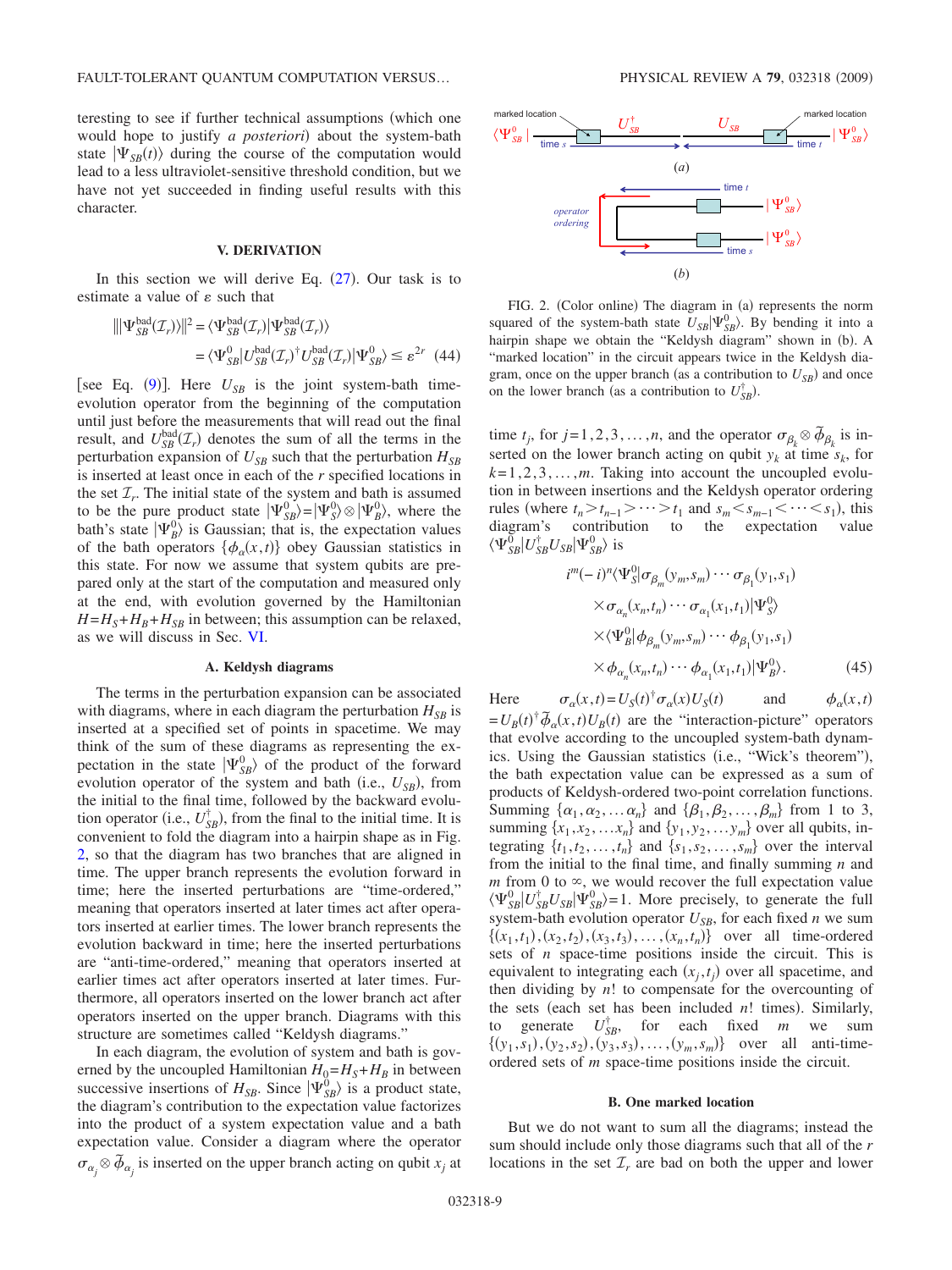<span id="page-9-0"></span>

FIG. 3. (Color online) A Keldysh diagram contributing to  $\langle \Psi_{SB}^{\text{bad}}(\mathcal{I}_{r=1}) | \Psi_{SB}^{\text{bad}}(\mathcal{I}_{r=1}) \rangle$ , where black dots are insertions, lines connecting pairs of dots are contractions, and the shaded rectangle on each branch indicates the one marked location. In this diagram, the marked location is bad because there is an insertion inside the marked location on each branch.

branches. Let us first consider the case  $r=1$ , where one particular circuit location has been "marked" as bad. To get a useful bound, it is helpful to organize this sum in a particular way. Because the marked location is bad, there must be at least one insertion of the perturbation inside this location on both the upper and lower branches, as in Fig. [3.](#page-9-0) Therefore, there must be an earliest insertion inside the marked location on each branch. Also, if the marked location is a two-qubit gate, then the earliest insertion could act on either one of the two qubits. For now, let us fix on each branch the time of the earliest insertion inside the marked location, the qubit on which the earliest insertion acts, and the corresponding Pauli operator. Later on we will integrate the time of the earliest insertion over the marked location and also sum over Pauli operators and the qubits at the location, but not yet.

With the earliest insertion fixed on each branch and after expanding the bath expectation value in terms of bath twopoint functions, we can identify two classes of diagrams. In "class 1" diagrams, the earliest insertions on the two branches are contracted with one another and in "class 2" diagrams they are not, as shown in Fig. [4.](#page-9-1) We will find upper bounds on the sum of all the diagrams in each class.

# *1. Class 1 diagrams*

<span id="page-9-4"></span>First consider the class 1 diagrams. Each diagram in the class has as a factor the two-point function  $\Delta(\beta, y, s; \alpha, x, t)$ , where  $\sigma_{\alpha}$  acts on qubit *x* at time *t* on the upper branch and

<span id="page-9-1"></span>

FIG. 4. (Color online) Skeleton Keldysh diagrams contributing to  $\langle \Psi_{SB}^{\text{bad}}(\mathcal{I}_{r=1}) | \Psi_{SB}^{\text{bad}}(\mathcal{I}_{r=1}) \rangle$ , showing the earliest insertion of  $H_{SB}$ inside the marked location on both branches. For the class 1 diagram shown in (a), the earliest insertions on the two branches are contracted with one another and for the class 2 diagram shown in (b), the earliest insertions are contracted with other insertions elsewhere. Other diagrams in each class are obtained by dressing the skeleton diagrams with additional insertions and contractions, except that no insertions are allowed inside the marked locations at times before the earliest insertion.

 $\sigma_{\beta}$  acts on qubit *y* at time *s* on the lower branch. The simplest diagram in the class, which we will call the "skeleton" diagram, has only two insertions and one contraction; its value is

$$
\langle \Psi_S^0 | \sigma_\beta(y,s) \sigma_\alpha(x,t) | \Psi_S^0 \rangle \langle \Psi_B^0 | \phi_\beta(y,s) \phi_\alpha(x,t) | \Psi_B^0 \rangle. \tag{46}
$$

<span id="page-9-2"></span>The other class 1 diagrams are obtained by "dressing" this skeleton in all possible ways by adding further insertions and contractions.

However, remember that we have fixed *t* and *s* to be the times of the earliest insertions of the perturbation on the upper and lower branches, respectively. Therefore, an additional insertion is "legal" only if it avoids times earlier than *t* inside the marked location on the upper branch and times earlier than *s* inside the marked location on the lower branch. With this proviso, all class 1 diagrams arise when we dress the skeleton class 1 diagram with all possible additional legal insertions and contractions.

The class 1 diagrams can be summed up and expressed in a compact form. For this purpose we introduce what we call the "hybrid picture," which is in a sense intermediate between the interaction and Heisenberg pictures. Let us define the "hybrid Hamiltonian" *H*hyb by

$$
H^{\rm hyb} = \begin{cases} H_S + H_B & \text{in each marked location prior to the earliest insertion,} \\ H_S + H_B + H_{SB} & \text{elsewhere.} \end{cases} \tag{47}
$$

That is, in the hybrid Hamiltonian, the perturbation  $H_{SB}$ "turns off" inside the marked location before time *t* on the upper branch and before time *s* on the lower branch. When we sum up all the legal insertions and contractions, the value  $[Eq. (46)]$  $[Eq. (46)]$  $[Eq. (46)]$  of the skeleton diagram is transformed into

$$
\langle \Psi_{SB}^{0} | \sigma_{\beta}^{\text{hyb}}(y,s) \sigma_{\alpha}^{\text{hyb}}(x,t) | \Psi_{SB}^{0} \rangle \langle \Psi_{B}^{0} | \phi_{\beta}(y,s) \phi_{\alpha}(x,t) | \Psi_{B}^{0} \rangle. \tag{48}
$$

<span id="page-9-3"></span>Here the interaction-picture operator  $\sigma_{\alpha}(x,t)$  has been replaced by the hybrid-picture operator  $\alpha^{\text{hyb}}(x,t)$ 

 $=U_{SB}^{\text{hyb}}(t)^{\dagger} \sigma_{\alpha}(x) U_{SB}^{\text{hyb}}(t)$ , and furthermore the expectation value of the system operator is now evaluated in the system-bath state  $|\Psi_{SB}^{0}\rangle$  rather than the system state  $|\Psi_{S}^{0}\rangle$ . If the expression  $\left[Eq. (48)\right]$  $\left[Eq. (48)\right]$  $\left[Eq. (48)\right]$  is expanded in powers of  $\tilde{H}_{SB}^{\text{hyb}}$ , all the legal insertions and only the legal insertions are generated. For each choice of insertions, evaluating the bath expectation value using Wick's theorem yields a sum over all the contractions included in class 1. Thus, the assumption that the bath fluctuations are Gaussian is crucial for the derivation of Eq.  $(48)$  $(48)$  $(48)$ .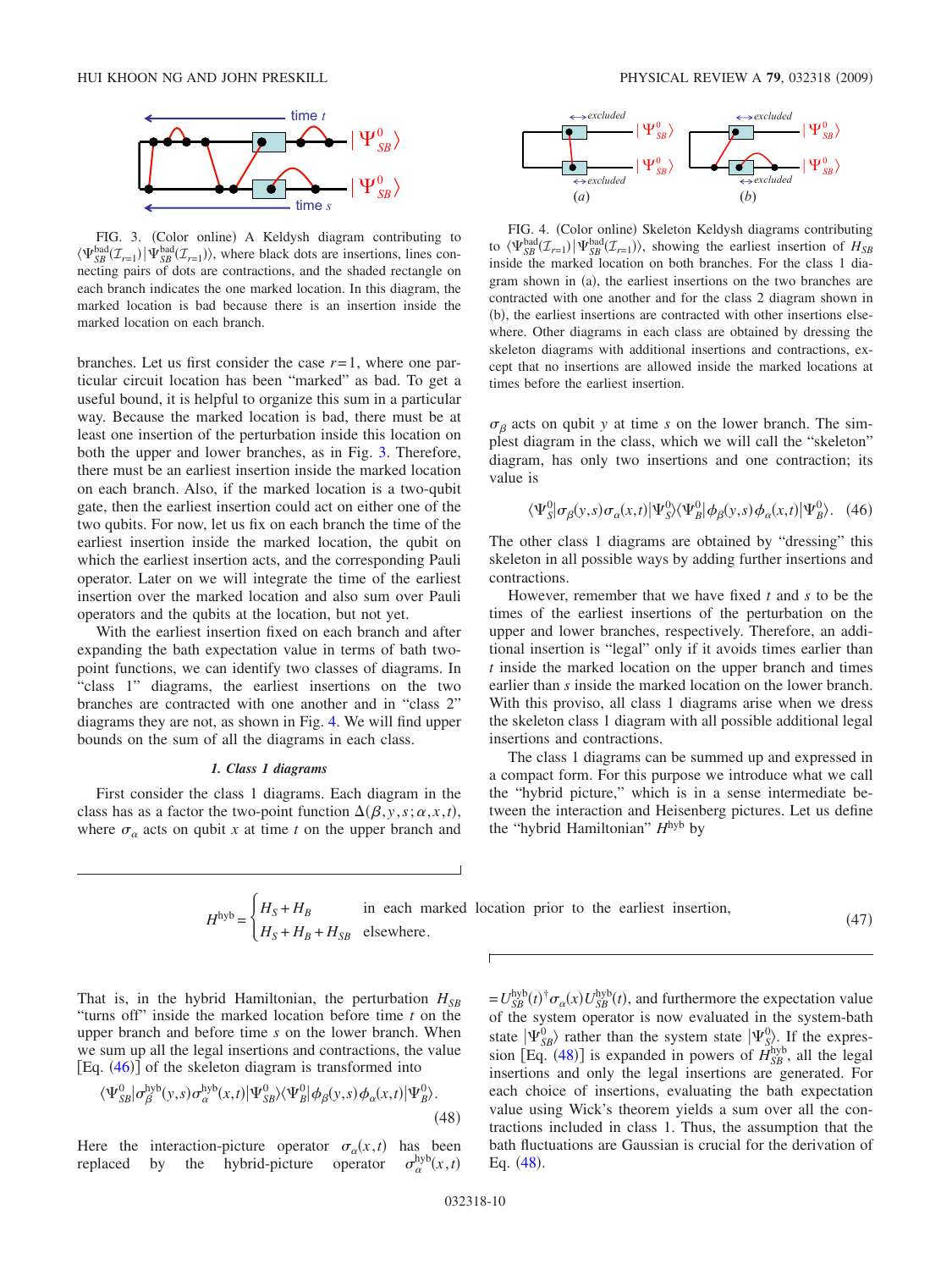Therefore, we obtain an exact expression for the sum of all the diagrams in class 1 from Eq.  $(48)$  $(48)$  $(48)$  by now integrating the earliest insertions on both branches over the marked location, finding

<span id="page-10-0"></span>
$$
\sum \text{class 1 diagrams}
$$
\n
$$
= \sum_{x,y \in \text{loc}} \int_{\text{loc}} dt \int_{\text{loc}} ds \sum_{\alpha,\beta} \langle \Psi_{SB}^{0} | \sigma_{\beta}^{\text{hyb}}(y,s) \sigma_{\alpha}^{\text{hyb}}(x,t) | \Psi_{SB}^{0} \rangle
$$
\n
$$
\times \langle \Psi_{B}^{0} | \phi_{\beta}(y,s) \phi_{\alpha}(x,t) | \Psi_{B}^{0} \rangle. \tag{49}
$$

Now, the operator  $\sigma_{\alpha}^{\text{hyb}}(x,t)$  differs from the Pauli operator  $\sigma_{\alpha}(x)$  by a mere unitary change of basis and therefore has sup norm  $\|\sigma_{\alpha}^{\text{hyb}}(x,t)\|=1$ . From Eq. ([49](#page-10-0)) we then conclude that

<span id="page-10-1"></span>
$$
\sum \text{class 1 diagrams}
$$
\n
$$
\leq \sum_{x,y \in \text{loc}} \int_{\text{loc}} dt \int_{\text{loc}} ds \sum_{\alpha,\beta} |\langle \Psi_B^0 | \phi_\beta(y,s) \phi_\alpha(x,t) | \Psi_B^0 \rangle|
$$
\n
$$
= \int_{1,\text{loc}} \int_{2,\text{loc}} |\bar{\Delta}(1,2)| \tag{50}
$$

in the notation of Eq.  $(24)$  $(24)$  $(24)$ . This is our bound on the sum of all class 1 diagrams.

Note that in Eq.  $(49)$  $(49)$  $(49)$  the integrand is the product of a bath two-point correlation function and a "hybridized" system two-point correlation function. If the bath correlation function has a high-frequency component and the system correlation function does not, then the contribution to the time integral arising from the high-frequency bath fluctuations may be strongly suppressed. But the estimate in Eq.  $(50)$  $(50)$  $(50)$  is very crude—it applies irrespective of the frequency spectrum of the system correlation function—and we could get a better estimate if we assumed that the system correlation function has little power at high frequency. Furthermore, such an assumption seems physically reasonable; the natural frequencies of the system dynamics are set by the energy splitting of the logical states and by the characteristic time scale  $(e.g.,)$ the gate duration  $t_0$  on which the time-dependent system Hamiltonian varies. Unfortunately, though, finding a rigorous bound on the high-frequency hybrid system correlation function is not trivial because the hybrid Hamiltonian includes the system-bath coupling  $H_{SB}$ , an unbounded operator. If the bath has a low temperature, then we expect that highfrequency bath oscillators are likely to be in their ground states, but to prove a threshold theorem, we need to rule out relatively unlikely events that might foil the computation. That is not so easy to do, especially if the Hamiltonian is unbounded. So in this paper we will mostly pursue the consequences of the crude estimate Eq.  $(50)$  $(50)$  $(50)$  and other similar estimates, leaving for future work the challenge of improving the results via tighter bounds on the integral in Eq. ([49](#page-10-0)). However, we *can* obtain a stronger bound for the case of pure dephasing noise, discussed in Sec. [VII.](#page-15-0)

To prevent confusion, we remark that our hybrid picture is a rather strange concept, in that the Hamiltonian that governs evolution on the upper branch of the Keldysh diagram is different than the Hamiltonian for the lower branch. If we were using Keldysh diagrams the way they are usually used, to track the evolution of the system's density operator, this feature would be unacceptable because time evolution would not preserve the density operator's trace. For us, though, the hybrid Hamiltonian is merely a technical trick for bounding the sum of a class of diagrams and should not be interpreted literally as the Hamiltonian of a physical system.

#### *2. Class 2 diagrams*

Now consider the class 2 diagrams. The earliest insertions inside the marked location on the upper and lower branches of the Keldysh diagram are not contracted with one another; rather each is contracted with an insertion at another location. Let us say that the earliest insertion at  $(x, t)$  in the marked location on the upper branch is contracted with an insertion at space-time position  $(z, u)$ , which could be on either the upper or lower branch, and that the earliest insertion at  $(y, s)$  in the marked location on the lower branch is contracted with an insertion at  $(w, v)$ , which also could be on either the upper or lower branch. In principle *z*, *w* could be the spatial labels of any two qubits in the computer and  $u, v$ could be any time between the initial and final times, *except* that the insertions at  $(z, u)$  and  $(w, v)$  must be legal, that is, neither can be inside the marked location on the upper branch earlier than *t* or inside the marked location on the lower branch earlier than *s*.

For the class 2 diagrams, let us for now imagine fixing the insertions at  $(z, u)$  and at  $(w, v)$  that are contracted with the earliest insertions; we will integrate over these spacetime positions later on. The simplest diagram in the class, the skeleton diagram with only two contractions, has the value  $\lceil e^{x} \rceil$ cept for a phase factor that depends on the choice of branch for the insertions at  $(z, u)$  and  $(w, v)$ 

$$
\langle \Psi_S^0 | T^* (\sigma_\beta(y, s) \sigma_\delta(w, v) \sigma_\gamma(z, u) \sigma_\alpha(x, t) ) | \Psi_S^0 \rangle
$$
  
 
$$
\times \langle \Psi_B^0 | T^* (\phi_\beta(y, s) \phi_\delta(w, v) ) | \Psi_B^0 \rangle
$$
  
 
$$
\times \langle \Psi_B^0 | T^* (\phi_\gamma(z, u) \phi_\alpha(x, t) ) | \Psi_B^0 \rangle, \tag{51}
$$

where  $T^*$  denotes the proper Keldysh ordering. Other diagrams in class 2 are obtained by dressing this skeleton with additional insertions and contractions in all possible legal ways. As in our discussion of the class 1 diagrams, summing all the ways to dress the skeleton transforms the interactionpicture system operators into hybrid-picture operators, yielding (up to a phase)

$$
\langle \Psi_{SB}^{0} | T^{*}(\sigma_{\beta}^{\text{hyb}}(y,s)\sigma_{\delta}^{\text{hyb}}(w,v)\sigma_{\gamma}^{\text{hyb}}(z,u)\sigma_{\alpha}^{\text{hyb}}(x,t)) | \Psi_{SB}^{0} \rangle
$$
  
 
$$
\times \langle \Psi_{B}^{0} | T^{*}(\phi_{\beta}(y,s)\phi_{\delta}(w,v)) | \Psi_{B}^{0} \rangle
$$
  
 
$$
\times \langle \Psi_{B}^{0} | T^{*}(\phi_{\gamma}(z,u)\phi_{\alpha}(x,t)) | \Psi_{B}^{0} \rangle.
$$
 (52)

To obtain the sum of all class 2 diagrams, we now sum over Pauli operator labels and spacetime positions, obtaining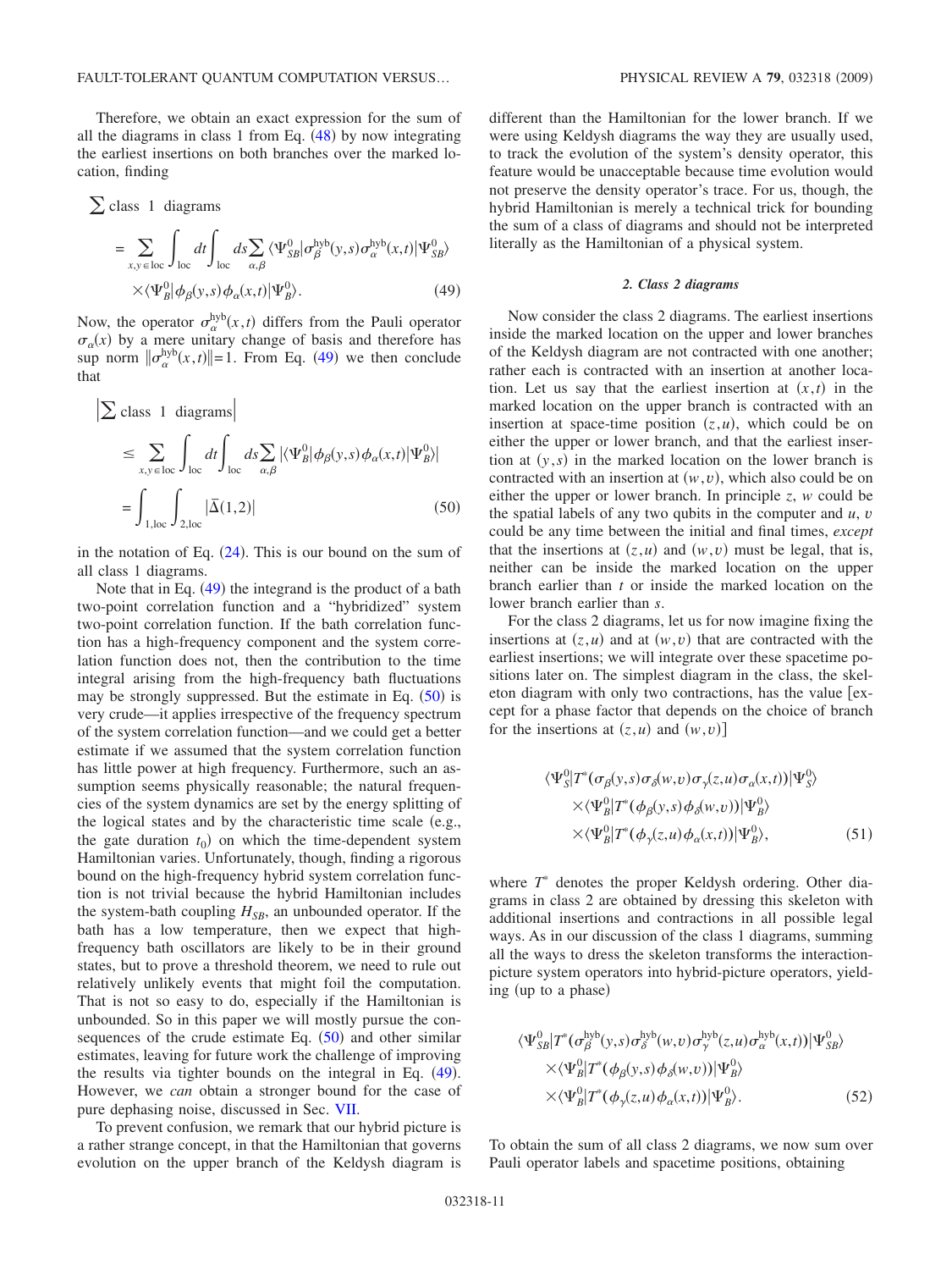$$
= \sum_{x,y \in \text{loc}} \sum_{z,w \in \text{all}'} \int_{\text{loc}} dt \int_{\text{loc}} ds \int_{\text{all}'} du \int_{\text{all}'} dv \sum_{\alpha,\beta,\gamma,\delta} (\text{phase}) \langle \Psi_{SB}^{0} | T^{*}(\sigma_{\beta}^{\text{hyb}}(y,s) \sigma_{\delta}^{\text{hyb}}(w,v) \sigma_{\gamma}^{\text{hyb}}(z,u) \sigma_{\alpha}^{\text{hyb}}(x,t)) | \Psi_{SB}^{0} \rangle
$$
  
 
$$
\times \langle \Psi_{B}^{0} | T^{*}(\phi_{\beta}(y,s) \phi_{\delta}(w,v)) | \Psi_{B}^{0} \rangle \langle \Psi_{B}^{0} | T^{*}(\phi_{\gamma}(z,u) \phi_{\alpha}(x,t)) | \Psi_{B}^{0} \rangle.
$$
 (53)

Here the notation all' indicates that the qubit positions  $\zeta$  and *w* are summed over *both* branches of the Keldysh diagram and that the times *u* and *v* are also integrated over both branches. Furthermore, it is understood that the integral over  *and*  $*v*$  *is restricted to legal insertions (times in the upper*branch marked location earlier than *t* and in the lower-branch marked location earlier than *s* are excluded).

As for the class 1 diagrams, we obtain a bound on the sum of class 2 diagrams by noting that the expectation value of the product of system operators has modulus not larger than 1, finding

<span id="page-11-1"></span>
$$
\left| \sum \text{class } 2 \text{ diagrams} \right| \le \left( 2 \int_{1, \text{loc}} \int_{2, \text{all}} |\bar{\Delta}(1, 2)| \right)^2. \tag{54}
$$

To obtain Eq.  $(54)$  $(54)$  $(54)$  we have noted that the Keldysh ordering is irrelevant when we take the modulus of the bath two-point function, and that in the sum of the moduli of all diagrams we can extend the integral over legal insertions to an integral over all insertions to obtain an upper bound. Here the notation all indicates that the second leg of the correlation function is summed over all qubits and integrated over all times; the factor of 2 accompanies the integral  $\int_{2,all}$  because the insertions at  $(z, u)$  and at  $(w, v)$  can be on either one of the two branches of the Keldysh diagram.

For our upper bound on the sum of class 1 diagrams, both legs of the bath's two-point function are integrated over the marked location, while in the upper bound on the sum of class 2 diagrams, one leg is integrated over the marked location, while the other is integrated over all qubits and all times. This distinction is not so important if the spatial and temporal correlations decay rapidly, but it can be quite important if the decay is slow, as we have already discussed in Sec. [IV A.](#page-6-1) The upper bound on the sum of class 1 diagrams is still valid, though weaker, if we extend the integral for one of the legs from the marked location to all of spacetime. Then by adding together the contributions from diagrams of both classes, we find

<span id="page-11-4"></span>where

$$
E = \max_{loc} \left( \int_{1,loc} \int_{2,all} |\bar{\Delta}(1,2)| \right). \tag{56}
$$

 $\|\Psi_{SB}^{\text{bad}}(\mathcal{I}_{r=1})\|^{2} \leq E + 4E^{2},$  (55)

<span id="page-11-3"></span>If  $E$  is small (the typical case of interest), then the class 1 diagrams dominate and the contribution from class 2 diagrams is higher order in *E*. We emphasize again that the integral  $\int_{2,all}$  in the definition of *E* is confined to a single branch of the Keldysh diagram and that the factor of 2 in Eq.  $(54)$  $(54)$  $(54)$  arises because the insertion inside the marked location can be contracted with an insertion on either branch.

## **C. Many marked locations**

<span id="page-11-0"></span>Now we want to consider the case where there are *r* marked locations. The perturbation  $H_{SB}$  must be inserted at least once in each of the *r* marked locations on both the upper and lower branches of the Keldysh diagram. In order to get an upper bound on the sum of all such diagrams, we will organize the sum following the same ideas as in our discussion of the  $r=1$  case. In each marked location on each branch, there must be an earliest insertion of the perturbation, and this earliest insertion is contracted with another insertion elsewhere, which could be on either branch.

A skeleton graph contains a "minimal" set of contractions—each contraction in the skeleton has at least one leg attached to the earliest insertion in a marked location. We distinguish two types of contractions in the skeleton: an "internal" contraction links two earliest insertions and an "external" contraction links an earliest insertion with another legal insertion which is not an earliest insertion. The skeleton diagrams can be classified according to the number *k* of internal contractions. If there are *r* marked locations, and therefore all together 2*r* marked locations between the two branches, then *k* can vary from 0 to *r*; if there are *k* internal contractions then there are  $2(r-k)$  external contractions. For  $r=1$ , a skeleton diagram in what we called class 1 has  $k=1$ internal contractions, and a skeleton diagram in class 2 has  $k=0$  internal contractions. For  $r=2$ , the ten distinct skeleton diagrams are shown in Fig. [5.](#page-11-2) There are three diagrams with two internal contractions, six diagrams with one internal contraction, and one diagram with no internal contractions.

The value of a skeleton diagram, with all insertions and contractions fixed, can be expressed as a product of the ex-

<span id="page-11-2"></span>

FIG. 5. (Color online) Skeleton Keldysh diagrams contributing to  $\langle \Psi_{SB}^{\text{bad}}(\mathcal{I}_{r=2}) | \Psi_{SB}^{\text{bad}}(\mathcal{I}_{r=2}) \rangle$ , showing the earliest insertion of  $H_{SB}$ inside each of two marked locations on both branches. There are three skeleton diagrams with two internal contractions, six skeleton diagrams with one internal contraction, and one skeleton diagram with no internal contraction, where we say that a contraction is internal if it links two earliest insertions.

 $(55)$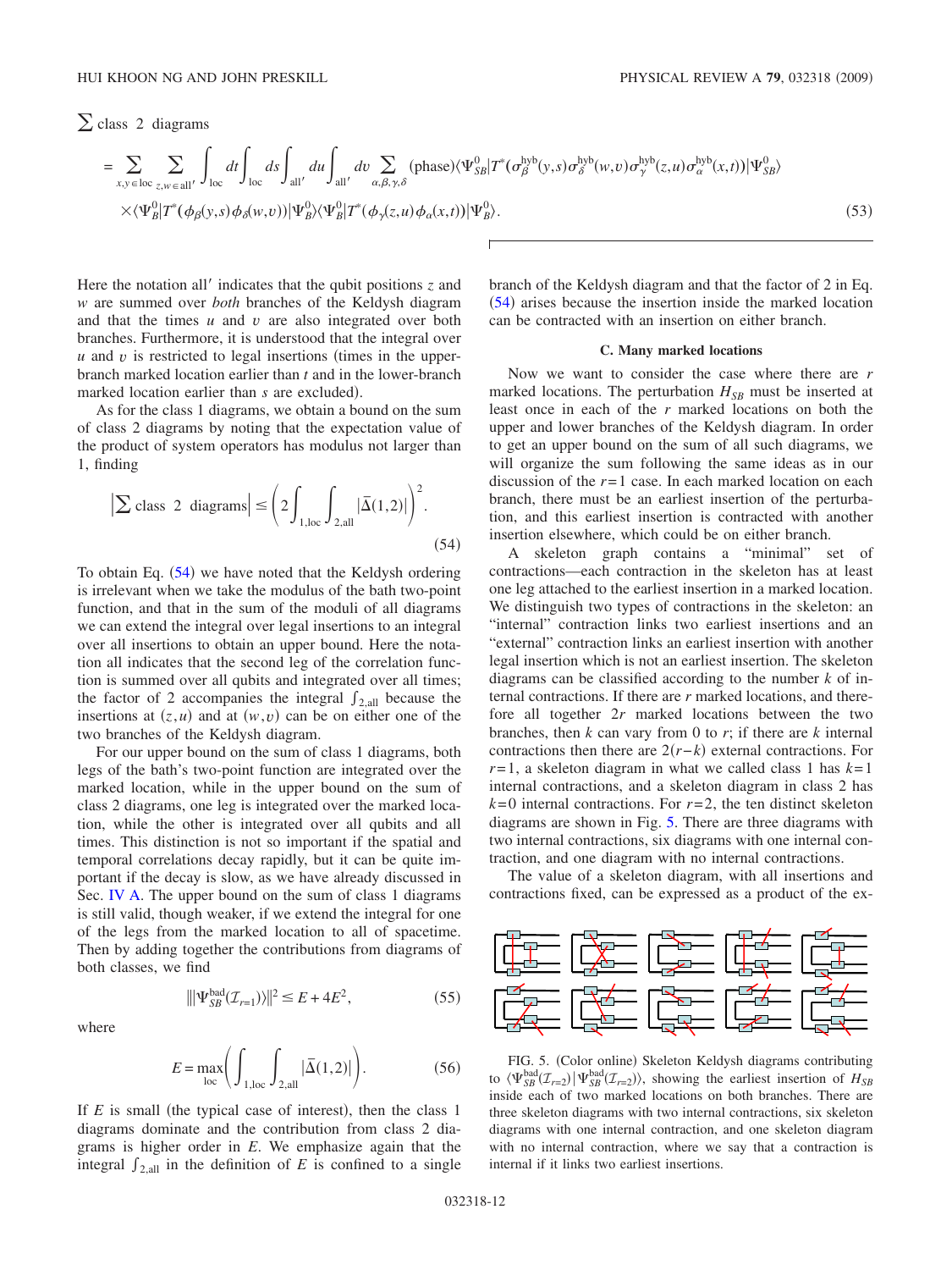pectation value of a string of Keldysh-ordered interactionpicture system operators

$$
\langle \Psi_S^0 | T^* [\sigma(i_1) \cdots \sigma(i_k) \sigma(j_1) \cdots \sigma(j_k) \sigma(m_1) \cdots \sigma(m_{2(r-k)}) \sigma(n_1) \cdots \sigma(n_{2(r-k)})] |\Psi_S^0 \rangle \tag{57}
$$

<span id="page-12-3"></span><span id="page-12-2"></span>and a product of Keldysh-ordered bath two-point functions

$$
\begin{aligned} \n(\text{phase}) &\times \langle \Psi_B^0 | T^* [\phi(i_1) \phi(j_1)] | \Psi_B^0 \rangle \\ \n&\cdots \langle \Psi_B^0 | T^* [\phi(i_k) \phi(j_k)] | \Psi_B^0 \rangle \\ \n&\times \langle \Psi_B^0 | T^* [\phi(m_1) \phi(n_1)] | \Psi_B^0 \rangle \\ \n&\cdots \langle \Psi_B^0 | T^* [\phi(m_{2(r-k)}) \phi(n_{2(r-k)})] | \Psi_B^0 \rangle. \n\end{aligned} \n\tag{58}
$$

Here we have attached labels 1,2,3,...,2*r* to the 2*r* marked locations on the two branches, and, e.g.,  $\sigma(i_1)$  is shorthand for  $\sigma_{\alpha_{i_1}}(x_{i_1}, t_{i_1})$ , where  $(x_{i_1}, t_{i_1})$  is the spacetime position of the first insertion inside marked location number  $i_1$ . In Eqs.  $(57)$  $(57)$  $(57)$  and  $(58)$  $(58)$  $(58)$ , locations  $i_1$  through  $i_k$  are internally contracted with locations  $j_1$  through  $j_k$ , while the remaining earliest insertions in locations  $m_1$  to  $m_{2(r-k)}$  are contracted with insertions labeled  $n_1$  through  $n_{2(r-k)}$  which are not earliest insertions.

When we sum up all ways to dress the skeleton with additional insertions and contractions, we obtain an expression of the same form, but with the interaction-picture system operators replaced by hybrid-picture system operators and  $|\Psi_{S}^{0}\rangle$  replaced by  $|\Psi_{SB}^{0}\rangle$ . Bounding the system operator expectation value by one and summing over the Pauli operator labels, we obtain a bound on the sum of all dressed skeleton diagrams,

$$
\left| \sum \text{dressed sketches} \right| \leq \prod_{a=1}^{k} \left| \bar{\Delta}(i_a, j_a) \right| \prod_{b=1}^{2(r-k)} \left| \bar{\Delta}(m_b, n_b) \right|.
$$
\n(59)

Now, keeping fixed the choice of which locations are internally contracted with one another, we can integrate each *ia*,  $j_a$ , and  $m_b$  over the specified marked location, while integrating  $n_b$  over all locations on both branches. The integral is bounded above by

<span id="page-12-4"></span>
$$
\int \left| \sum \text{dressed sketches} \right| \leq \prod_{a=1}^{k} G(i_a, j_a) \prod_{b=1}^{2(r-k)} 2E(m_b),\tag{60}
$$

where

$$
G(i_a, j_a) = \int_{1, \text{loc}(i_a)} \int_{2, \text{loc}(j_a)} |\bar{\Delta}(1, 2)|,
$$
  

$$
E(m_b) = \int_{1, \text{loc}(m_b)} \int_{2, \text{all}} |\bar{\Delta}(1, 2)|,
$$
 (61)

and where the factor of 2 multiplying  $E(m_b)$  results from summing  $n_b$  over both branches.

Now, with the number *k* of internal contractions still fixed, we can sum Eq.  $(60)$  $(60)$  $(60)$  over all the ways that  $k$  contracted pairs of locations can be chosen from among 2*r* locations. We note that

$$
\sum_{\text{contractions}(k)} \left( \prod_{a=1}^k G(i_a, j_a) \right) \leq \frac{1}{k!} \left( \sum_{\substack{i,j=1 \ i < j}}^{2r} G(i,j) \right)^k. \tag{62}
$$

This inequality holds because  $[\sum_{i,j=1}^{2r} G(i,j)]^k$  contains the term corresponding to each contraction *k*! times and also contains other non-negative terms. Furthermore,

$$
\sum_{\substack{i,j=1 \ i (63)
$$

because the expression on the right-hand side contains all the terms on the left-hand side, plus other non-negative terms. We conclude that

$$
\sum_{\text{contractions}(k)} \int \left| \sum \text{dressed} \text{ skeletal} \right| \le \frac{1}{k!} (2rE)^k (2E)^{2(r-k)},\tag{64}
$$

with  $E$  defined as in Eq.  $(56)$  $(56)$  $(56)$ .

It remains to sum over *k* the number of internal contractions,

$$
\left| \sum \text{diagrams} \right| \le \sum_{k=0}^{r} \left( \sum_{\text{contractions}(k)} \int \left| \sum \text{dressed sketches} \right| \right)
$$
  

$$
\le \sum_{k=0}^{r} \frac{r^k}{k!} (2E)^{2r-k}.
$$
 (65)

Therefore, if we assume that  $2E \leq 1$ ,

<span id="page-12-5"></span>
$$
\|\Psi_{SB}^{\text{bad}}(\mathcal{I}_r)\|^2 \le (2E)^r \sum_{k=0}^r \frac{r^k}{k!} (2E)^{r-k} \le (2E)^r \sum_{k=0}^\infty \frac{r^k}{k!}
$$

$$
= (2eE)^r = \varepsilon^{2r}, \tag{66}
$$

where

$$
\varepsilon = \sqrt{2eE} \approx 2.34\sqrt{E}.\tag{67}
$$

Thus we have derived Eq.  $(27)$  $(27)$  $(27)$ . We note that Eq.  $(66)$  $(66)$  $(66)$  also applies for  $r=1$ , and in that case is weaker than the upper bound  $\|\Psi_{SB}^{\text{bad}}(\mathcal{I}_{r=1})\|^{2} \leq E + 4E^{2} = E(1+4E) \leq 3E$  found in Eq.  $(55)$  $(55)$  $(55)$ , assuming  $2E \le 1$ . We have made the assumption  $2E \leq 1$  merely to simplify the derivation of the upper bound in Eq. ([66](#page-12-5)). This assumption is harmless because the threshold value of *E* is much less than 1/2.

### **VI. GENERALIZATIONS**

#### **A. Initial state of the bath**

<span id="page-12-1"></span><span id="page-12-0"></span>In our analysis, we have found it convenient to assume that the initial state of the bath is a pure state, but the analysis also applies if the bath starts out in a mixed state. Actu-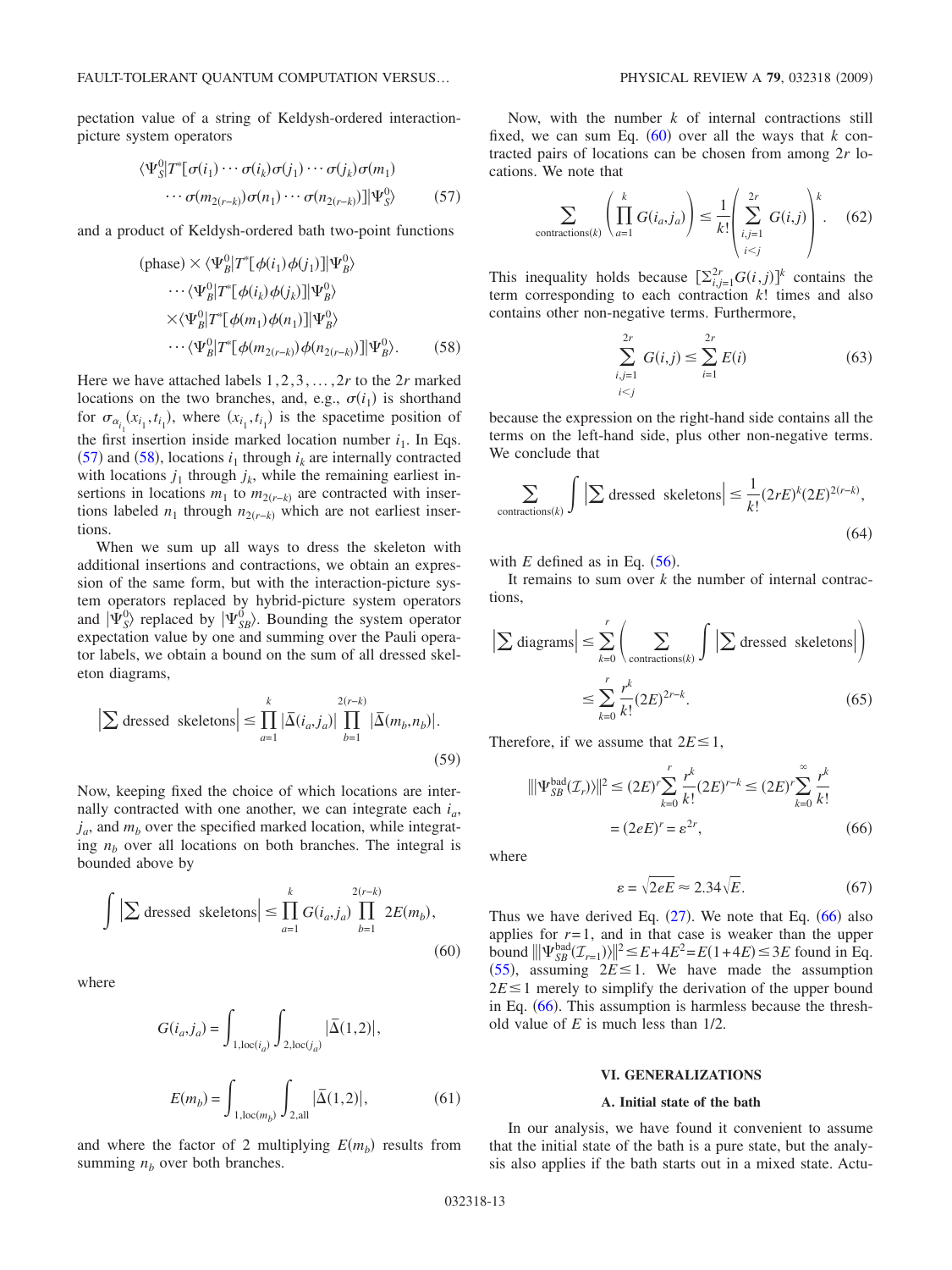ally, we can "purify" a mixed state  $\rho_B^0$  of the bath by introducing a fictitious reference system *R* and choosing the pure state  $|\Psi_{BR}^0\rangle$  of *BR* so that

$$
\rho_B^0 = \text{tr}_R(|\Psi_{BR}^0\rangle\langle\Psi_{BR}^0|). \tag{68}
$$

Our previous analysis then applies, if we consider *BR* to be an "extended" bath, such that the system interacts with only the subsystem *B* of the extended bath.

However, the state  $|\Psi_{BR}^{0}\rangle$  is not arbitrary; for our argument to apply it must be chosen so that the interactionpicture free field  $\phi_{\alpha}(x,t)$  has Gaussian statistics in this state. For this it suffices for  $|\Psi_{BR}^0\rangle$  to be an *undisplaced Gaussian squeezed state*. If we consider the reference system *R*, like the bath *B*, to be a system of uncoupled oscillators, then an undisplaced Gaussian squeezed state is obtained by applying a unitary transformation *V* to the oscillator ground state  $|0_B, 0_R\rangle$ , where the action of *V* on the annihilation operators is homogeneous and linear,

$$
V^{-1}a_k V = \sum_j M_{kj} a_j + \sum_j N_{kj} a_j^{\dagger}.
$$
 (69)

<span id="page-13-0"></span>Here the set  $\{a_k\}$  includes annihilation operators for both the *B* oscillators and the *R* oscillators, and the matrices *M* and *N* obey constraints that ensure preservation of the commutation relations. *V* satisfies Eq.  $(69)$  $(69)$  $(69)$  if its logarithm is strictly quadratic in creation and annihilation operators, with no linear term. A special case is the thermal state of the bath, whose purification can be written as

$$
\exp\left(\sum_{k} r_k (a_{B,k}^{\dagger} a_{R,k}^{\dagger} - a_{B,k} a_{R,k})\right) |0_B, 0_R\rangle
$$

$$
= \otimes \left(\sqrt{1 - \gamma_k^2} \sum_{n_k=0}^{\infty} \gamma_k^{n_k} |(n_k)_{B}, (n_k)_R\rangle\right), \tag{70}
$$

where  $\gamma_k^2 = \tanh^2 r_k = e^{-\beta \omega_k}$  and  $\beta$  is the inverse temperature. But our arguments apply to any Gaussian state  $V|0_B, 0_R\rangle$ since the action of  $V$  in Eq.  $(69)$  $(69)$  $(69)$  maps free fields to new free fields that still satisfy Wick's theorem and have mean zero.

### **B. Measurement and entropy removal**

For fault-tolerant computing to work, there must be a mechanism for flushing the entropy introduced by noise. In the scheme we have analyzed, entropy is removed from the computer because error-correction gadgets use a supply of fresh ancilla qubits that are discarded after use. It has been understood that the initial state  $|\Psi_{S}^{0}\rangle$  of the system includes all of the ancilla qubits that will be needed during the full course of the computation. But to model the actual situation, in which ancilla qubits are prepared as needed just before being used, we imagine that ancilla qubits are perfectly isolated from the bath until "opened" at the onset of the gadget in which they participate. Similarly, we imagine that the measurements of all ancilla qubits are delayed until the very end of the computation, but that these qubits are "closed" (their coupling to the bath is turned off) at the conclusion of the gadget in which they participate. With these stipulations, our noise model is equivalent to one in which ancilla qubits are repeatedly measured, reset, and reused.

We model the noisy preparation of an ancilla qubit as an ideal preparation followed by interaction with the bath for a specified duration. Since the state of the bath may evolve during the computation, the noise in the preparation may also depend on when the qubit is prepared. Still, we are taking it for granted that "pretty good" fresh ancillas can be prepared at any time or equivalently that qubits can be effectively erased at any time. Implicitly, we have adopted a "tworeservoir" hypothesis. One reservoir, which we have called the "bath," interacts with the system qubits, causing noise. The other reservoir is the entropy "sink," which carries away heat each time a qubit is erased. In our model, the bath and the sink are uncoupled, and the sink has infinite heat capacity—it never heats up no matter how many qubit erasures occur.

Because the bath interacts with the system, in principle, it might be driven far from its initial state in a manner that depends on the ideal computation being simulated. Our arguments have shown that, at least if the bath is a system of uncoupled oscillators and its initial state is Gaussian, the bath will not be pushed to a highly adversarial state that overpowers our efforts to make the computation robust. One wonders how that conclusion could be altered if we relax the two-reservoir hypothesis by coupling the sink and the bath or by eliminating the sink entirely. For example, we could attempt to model measurement and erasure more realistically by including entropy flow from the system to the bath. In that case, a bath of unbounded heat capacity would be needed to remove entropy from a noisy computation of unbounded size, and our modeling would need to incorporate a mechanism for equilibration of the bath. The goal would be to specify conditions under which the entropy flow from system to bath can be maintained well enough to support scalable quantum computation. For now, we put aside this ambitious project as an open problem for future consideration.

#### **C. Postselection**

Some fault-tolerant gadgets include *postselection*. For example, a gadget might consume a disposable piece of "quantum software," an encoded ancilla state that is prepared offline and verified before coming into contact with the encoded data processed by the computation. The verification procedure includes measurements that check the accuracy of the preparation of the software, and the software is accepted only if the measurements have suitable outcomes; otherwise the software is rejected and the preparation is repeated. Therefore, estimates of the reliability of gadgets are conditioned on acceptance of the software, which is said to have a "postselected" state.

Some fault-tolerant protocols, such as those analyzed in [[10](#page-19-8)[–12](#page-19-10)] make "extreme" use of postselection, meaning that the software is usually rejected and the preparation is typically repeated many times before it finally succeeds. For such protocols, noise with adversarial correlations can be a formidable foe since the adversary is empowered to enhance the probability of acceptance for atypical fault paths that are especially damaging. Thus, the threshold estimates based on extreme postselection proved in  $[10,11]$  $[10,11]$  $[10,11]$  $[10,11]$  apply for indepen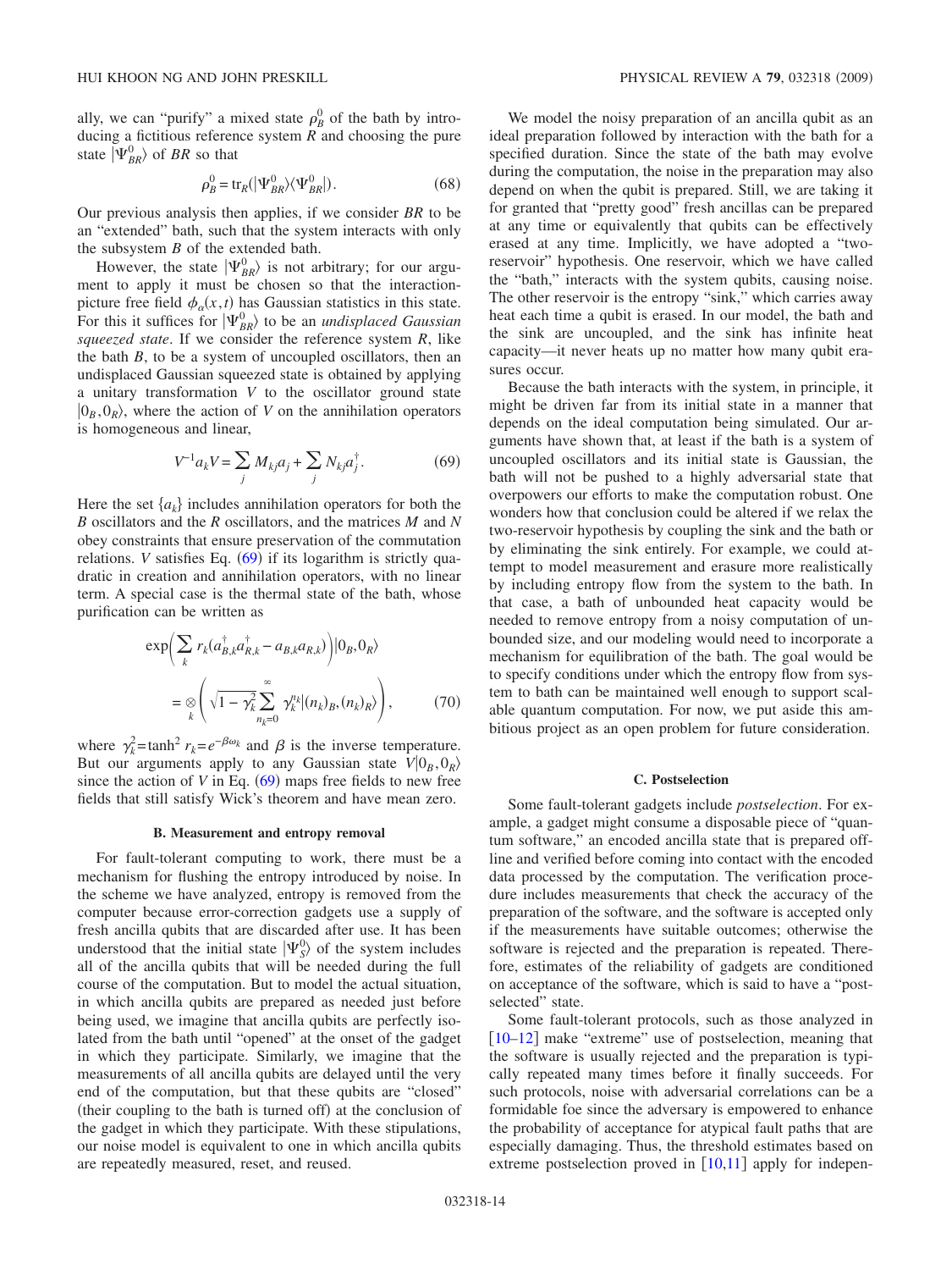dent noise but not for local stochastic noise. But other protocols, such as those analyzed in  $[6,8,25]$  $[6,8,25]$  $[6,8,25]$  $[6,8,25]$  $[6,8,25]$ , make only "modest" use of postselection, meaning that software is accepted with reasonably high probability. For such protocols, a gadget's failure rate, conditioned on acceptance of the software, can be easily estimated using the Bayes rule, even for the case of local stochastic noise.

The threshold estimate for local noise whose proof is sketched in the Appendix applies to a protocol with no postselection at all. For local noise, as for local stochastic noise, we do not know how to extend this proof to a protocol with extreme postselection. But it can be extended to a protocol with modest postselection. This observation is useful because threshold estimates based on protocols with modest postselection are typically higher than estimates based on protocols without postselection.

Before considering the case of local coherent noise, we recall how protocols with modest postselection can be analyzed for the case of local stochastic noise  $\lceil 6 \rceil$  $\lceil 6 \rceil$  $\lceil 6 \rceil$ ; to be concrete, we will discuss the case where the level-1 gadgets are based on a quantum error-correcting code that corrects one error in a block. A properly designed gadget processes encoded data correctly if the software is accepted and the gadget contains no more than one fault. Therefore, the *joint* probability  $P_{\text{joint}}$  of acceptance of the software and failure of the gadget is bounded above by  $B\varepsilon^2 + D\varepsilon^3$  for local stochastic noise with strength  $\varepsilon$ , where *B* is the number of malignant pairs of locations in the gadget where faults can cause failure (assuming the software is accepted) and  $D$  is the total number of sets of three locations in the gadget. On the other hand, the software will surely be accepted if there are no faults in the software preparation circuit, so the probability of acceptance  $P_{\text{accept}}$  is bounded below by  $1 - C\varepsilon$ , where *C* is the total number of locations in the circuit for software preparation and verification. Using the Bayes rule, we obtain an upper bound on the probability  $P_{\text{conditional}}$  of failure conditioned on acceptance,

$$
P_{\text{conditional}} = \frac{P_{\text{joint}}}{P_{\text{accept}}} \le \frac{B\varepsilon^2 + D\varepsilon^3}{1 - C\varepsilon} \le \varepsilon^2/\varepsilon_0 = \varepsilon^{(1)}, \quad (71)
$$

<span id="page-14-0"></span>where

$$
\varepsilon_0^{-1} = \frac{1}{2}(B+C)(1+\sqrt{1+4D/(B+C)^2})\tag{72}
$$

is determined by solving the equation  $(B\varepsilon_0^2 + D\varepsilon_0^3)/(1 - C\varepsilon_0)$  $=\varepsilon_0$ . This argument gives a useful result if our lower bound on *P*accept is not too small. In practice, it is often the case that  $C \ll B$  and therefore  $C\varepsilon_0 \ll 1$ , so that the "postselection correction" arising from division by  $P_{\text{accept}}$  is a small effect.

There is another way to describe this estimate that is more readily generalized to the case of local coherent noise and also clarifies why the estimate applies to adversarial local stochastic noise. Imagine that *n* software preparation and verification attempts are executed in parallel, where we label the attempts by an index  $i=1,2,3,...,n$  and suppose for the moment that the noise is uncorrelated. Now we distinguish  $n+1$  possible ways for the gadget to be bad, depending on which preparation attempt (if any) is the first to be

accepted. If ancilla 1 is accepted, then the gadget fails with probability  $P_{\text{joint}}$ . But ancilla 1 is rejected with probability  $P_{\text{reject}} = 1 - P_{\text{accept}}$ , so the probability that ancilla 1 is rejected, ancilla 2 is accepted, and the gadget fails is  $P_{\text{reject}} P_{\text{joint}}$ . Similarly, the probability that ancilla *m* is the first to be accepted and the gadget fails is  $P_{\text{reject}}^{m-1} P_{\text{joint}}$ , and the probability that all *n* ancillas are rejected is  $P_{\text{reject}}^n$ . Summing the probability of all failure scenarios, we find

$$
P_{\text{fail}} = P_{\text{joint}} \left( \sum_{m=1}^{n} P_{\text{reject}}^{m-1} \right) + P_{\text{reject}}^{n}
$$

$$
= \frac{P_{\text{joint}}}{P_{\text{accept}}} (1 - P_{\text{reject}}^{n}) + P_{\text{reject}}^{n}
$$

$$
= \frac{P_{\text{joint}}}{P_{\text{accept}}} + P_{\text{reject}}^{n} \left( 1 - \frac{P_{\text{joint}}}{P_{\text{accept}}} \right). \tag{73}
$$

In the limit  $n \rightarrow \infty$ , we recover the estimate Eq. ([71](#page-14-0)), and even for  $n=2$  we have  $P_{\text{fail}} = O(\varepsilon^2)$ . Furthermore, the upper bound on  $P_{\text{fail}}$  obtained from upper bounds on  $P_{\text{joint}}$  and *P*<sub>reject</sub> applies not only to independent noise but also to correlated local stochastic noise—it can be regarded as an estimate of the effective noise strength  $\varepsilon$ <sup>(1)</sup> after one levelreduction step. For local stochastic noise, we sum over all failure scenarios at each of *r* marked locations and conclude that the probability that all  $r$  locations are bad is bounded above by  $(\varepsilon^{(1)})^r$ .

We can also apply this strategy of summing over all failure scenarios in the case of local coherent noise. First we note that, to preserve the framework assumed in Sec. [V,](#page-8-0) we may imagine that all measurements in verification steps are postponed until the end of the computation. In the actual circuit, the "verification qubits" are measured inside gadgets, and then subsequent operations are conditioned on the classical measurement outcomes. To model this circuit in the framework where all measurements are postponed, we suppose that a verification qubit decouples from the bath at the time when it is measured in the actual circuit, and we replace operations conditioned on measurement outcomes by noiseless quantum gates conditioned on the state of the verification qubit, after decoupling from the bath but prior to being measured. Then we can estimate  $\|\Psi_{SB}^{\text{bad}}(\mathcal{I}_r^{(1)})\|^2$  by summing over *n*+ 1 failure scenarios at each of the *r* marked locations. In scenario 1, ancilla 1 is accepted and the gadget using ancilla 1 (including the preparation and verification of ancilla 1) has two or more faults. In scenario *m*, for  $m=2,3,\ldots,n$ , the first *m*− 1 ancillas are rejected, ancilla *m* is accepted, and the gadget using ancilla *m* has two or more faults. In scenario  $n+1$ , all *n* ancillas are rejected. Since the scenarios are perfectly distinguishable, they should be summed incoherently.

Now, in order for an ancilla to be rejected, there must be at least one fault in the circuit that prepares and verifies that ancilla. Therefore, in scenario *m*, we sum coherently over all fault paths such that there is at least one fault in each of the first *m*− 1 ancilla preparation and verification circuits and at least two faults in the gadget using ancilla *m*. This sum includes all of the fault paths that contribute to the badness of the gadget under scenario *m*, but it also includes other fault paths that do not contribute to scenario *m*. However, since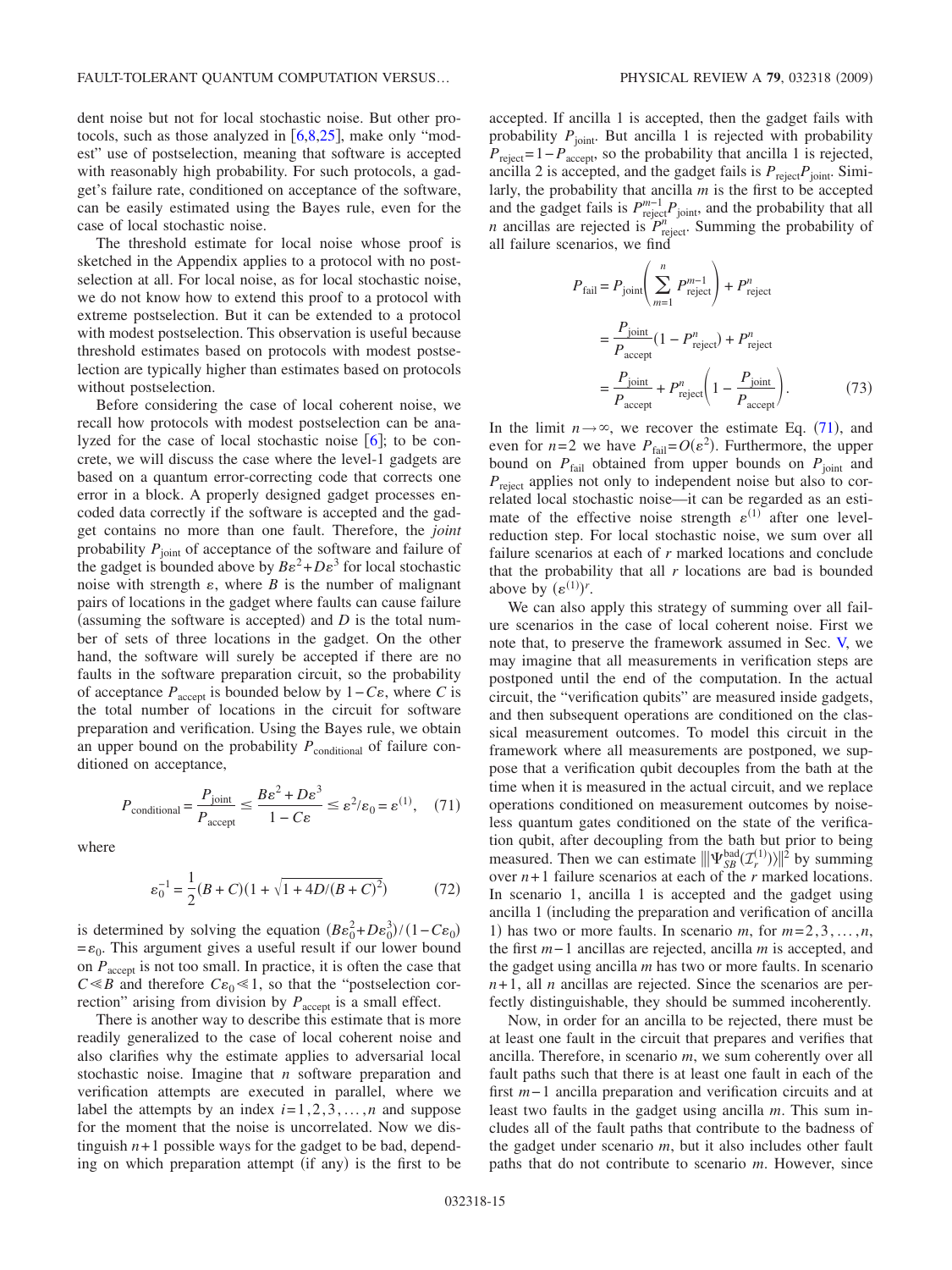the scenarios are distinguishable, there is no harm in including these additional unwanted scenarios if our goal is to obtain an upper bound on  $\|\Psi_{SB}^{\text{bad}}(\mathcal{I}_r^{(1)})\|^2$ . This coherent sum for each scenario can be estimated by the method described in the Appendix. One finds that, for gadgets such that the postselection correction to  $\varepsilon^{(1)}$  is small in the case of local stochastic noise, the correction is small for local coherent noise as well.

In  $[25]$  $[25]$  $[25]$ , the lower bound on the accuracy threshold  $\varepsilon_0 \geq 1.94 \times 10^{-4}$  was established for local stochastic noise based on a protocol with modest use of postselection. Though we have not done the calculation in detail, we expect that a similar estimate  $\varepsilon_0 \sim 10^{-4}$ , based on the same protocol, also applies to the threshold noise strength for local coherent noise. (The argument in  $[9]$  $[9]$  $[9]$  achieves a higher threshold estimate for local stochastic noise but uses a different method that is less easily adapted to the case of local coherent noise.)

Of course, for the case of Gaussian noise, if gadgets include multiple parallel attempts to prepare and verify software, then all of these attempts should be included in the integral  $\int_{2,all}$  in our estimate of the noise strength in Eq. ([27](#page-5-2)).

### **D. Other considerations**

It would be desirable to extend the derivation of our threshold result in several other directions. One possible approach is to allow the bath fluctuations to be weakly non-Gaussian by including small anharmonic corrections in the bath Hamiltonian  $H_B$ . But, though the effects of bath selfinteractions can be analyzed perturbatively by standard methods, obtaining useful rigorous results summed to all orders of perturbation theory is not simple. Another worthy goal, already emphasized at the end of Sec. [IV,](#page-6-0) is to formulate a threshold condition less sensitive to the high-frequency fluctuations of the bath, i.e., to noise with a frequency large compared to the natural frequencies of the ideal system Hamiltonian  $H<sub>S</sub>$ . In principle this might be done by "integrating out" high-frequency noise, obtaining an effective noise model with a lower frequency cutoff that faithfully reproduces the impact of the noise on the simulated computation. Making such an analysis rigorous is another challenging open problem. In Sec. [VII,](#page-15-0) though, we will discuss one special case in which an improved threshold estimate less sensitive to high-frequency noise can be achieved.

### **VII. DIAGONAL GAUSSIAN NOISE**

<span id="page-15-0"></span>As we discussed in Sec.  $V$  B 1, our general arguments do not place any constraints on the frequency spectrum of the hybrid-picture system operators. Therefore, we were forced to take the modulus of the bath two-point function in our estimate of the noise strength  $\varepsilon$ . As a result, our estimate has a sensitivity to high-frequency bath fluctuations that seems rather artificial.

There is at least one case where we have much better analytic control over the time dependence of the system operators, allowing us to obtain a better estimate of the noise strength that has milder sensitivity to high-frequency noise.

That is the case of pure dephasing noise, which we will discuss now.

In this noise model, the bath couples only to the *z* components of the qubits, so that the system-bath Hamiltonian is

$$
H_{SB} = \sum_{x} \sigma_z(x) \otimes \tilde{\phi}(x, t), \qquad (74)
$$

<span id="page-15-1"></span>where  $\tilde{\phi}(x,t)$  is a Gaussian bath variable with mean zero. To further simplify the discussion (whose purpose is merely illustrative anyway), we will also assume there are no multiqubit correlations in the noise (even though this might not be an accurate description of the noise in multiqubit gates). That is, we assume  $\langle \phi(x,t) \phi(y,s) \rangle = 0$  for  $x \neq y$ , so that in effect each qubit is coupled to its own independent bath.

A scheme for fault-tolerant quantum computation customized for highly biased noise dominated by dephasing was formulated in  $[26]$  $[26]$  $[26]$  and further discussed in  $[27]$  $[27]$  $[27]$ . In this scheme, all gates are teleported. Furthermore the only fundamental operations used are single-qubit preparations, singlequbit measurements in the  $\sigma_r$ -eigenstate basis, and two-qubit controlled-phase (CPHASE) gates. A CPHASE gate is diagonal in the computational (i.e.,  $\sigma_z$ -eigenstate) basis, with eigenvalues  $(1,1,1,-1)$ . Thus it can be realized by a timedependent two-qubit system Hamiltonian that is also diagonal,

$$
H_S = f(t)(\sigma_z \otimes \sigma_z - \sigma_z \otimes I - I \otimes \sigma_z), \tag{75}
$$

where  $\int dt f(t) = \pi/4$ . This diagonal system Hamiltonian commutes with the system-bath Hamiltonian [Eq.  $(74)$  $(74)$  $(74)$ ], whose action on the system qubits is diagonal. As in previous sections, we model a noisy qubit preparation as an ideal preparation followed by interaction with the oscillator bath, and we model a noisy measurement as interaction with the bath followed by an ideal measurement.

We can analyze the effect of the noise on the computation using interaction-picture perturbation theory, and in fact we can estimate a probability (rather than an amplitude) for the outcome of a qubit measurement to differ from the measurement outcome in the ideal computation. For each qubit, we distinguish between good diagrams, in which the perturbation  $H_{SB}$  is inserted an *even* number of times in between the (ideal) qubit preparation and the (ideal) qubit measurement, and the bad diagrams, in which the perturbation is inserted an *odd* number of times in between the preparation and the measurement. Because  $\sigma_z$  commutes with the ideal system Hamiltonian  $H_S$  and because  $\sigma_z^2 = I$ , in all good diagrams the outcome of the final  $\sigma_x$  measurement agrees with the result in the ideal quantum circuit, while in bad diagrams the measurement outcome is flipped.

Furthermore, the good and the bad parts of the systembath state  $|\Psi_{SB}\rangle$  are mutually orthogonal. To see this, imagine evaluating the inner product  $\langle \Psi_{SB}^{\text{good}} | \Psi_{SB}^{\text{bad}} \rangle$  between the good and bad parts of the state for a single qubit and its associated bath. Since  $|\Psi_{SB}^{\text{bad}}\rangle$  has an odd number of perturbation insertions and  $|\Psi_{SB}^{\text{good}}\rangle$  has an even number, each Keldysh diagram contributing to  $\langle \Psi_{SB}^{\text{good}} | \Psi_{SB}^{\text{bad}} \rangle$  is proportional to the expectation value of a product of an odd number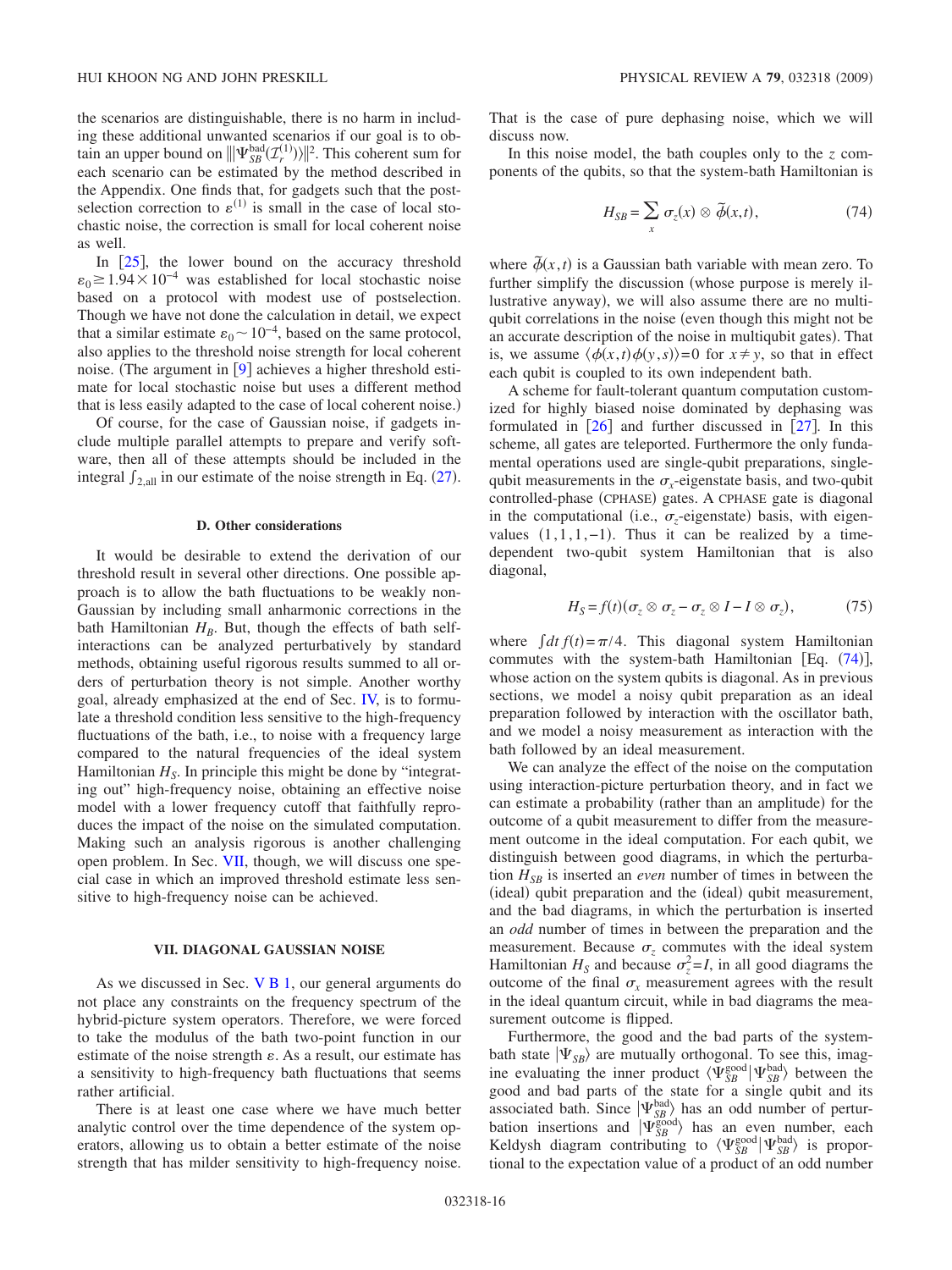<span id="page-16-0"></span>

FIG. 6. (Color online) The three connected Keldysh diagrams for a single qubit subject to Gaussian dephasing noise. The first two diagrams are good because  $\sigma_z$  is inserted an even number of times on each branch and the third diagram is bad because  $\sigma_z$  is inserted an odd number of times on each branch.

of interaction-picture bath fields. All such diagrams vanish since  $\phi(x, t)$  is Gaussian with mean zero. Because the good and bad parts of  $|\Psi_{SB}\rangle$  are perfectly distinguishable, we can regard  $\langle \Psi_{SB}^{\text{bad}} | \Psi_{SB}^{\text{bad}} \rangle$  as the probability of error in the final qubit measurement.

Let us compute this probability. The sum of all Keldysh diagrams (both good and bad) contributing to  $\langle \Psi_{SB} | \Psi_{SB} \rangle$  for a single qubit is the exponential of the sum of "connected" diagrams. There are three connected diagrams, shown in Fig. [6.](#page-16-0) Thus

$$
1 = \langle \Psi_{SB} | \Psi_{SB} \rangle = \exp(C_U + C_L + D). \tag{76}
$$

<span id="page-16-1"></span>Here,

$$
C_U = -\int_{t>s} dt \, ds \langle \phi(t)\phi(s) \rangle \tag{77}
$$

is the connected diagram in which two insertions on the upper Keldysh branch are contracted,

$$
C_L = -\int_{t < s} dt \, ds \langle \phi(t)\phi(s) \rangle \tag{78}
$$

is the connected diagram in which two insertions on the lower branch are contracted, and

$$
D = \int dt \, ds \langle \phi(t) \phi(s) \rangle = - (C_U + C_L). \tag{79}
$$

is the connected diagram in which an insertion on the upper branch is contracted with an insertion on the lower branch. In all three diagrams, the factor due to the expectation value of the product of system operators is simply 1.) When Eq.  $(76)$  $(76)$  $(76)$  is expanded in powers of *D*, terms with an odd number of powers contribute to  $\langle \Psi_{SB}^{\text{bad}} | \Psi_{SB}^{\text{bad}} \rangle$  because  $H_{SB}$  is inserted an odd number of times on each branch and terms with an even number of powers contribute to  $\langle \Psi_{SB}^{\text{good}} | \Psi_{SB}^{\text{good}} \rangle$  because  $H_{SB}$  is inserted an even number of times on each branch. Thus,

$$
Pbad \equiv \langle \Psi_{SB}^{bad} | \Psi_{SB}^{bad} \rangle = e^{-D} \sinh D,
$$
  

$$
Pgood \equiv \langle \Psi_{SB}^{good} | \Psi_{SB}^{good} \rangle = e^{-D} \cosh D.
$$
 (80)

If *T* is the elapsed time between the preparation and measurement of the qubit, then

$$
D = \int_{-\infty}^{\infty} \frac{d\omega}{2\pi} \widetilde{\Delta}(\omega) \frac{4 \sin^2(\omega T/2)}{\omega^2},
$$
 (81)

where

$$
\Delta(t - s) \equiv \langle \phi(t) \phi(s) \rangle = \int_{-\infty}^{\infty} \frac{d\omega}{2\pi} e^{-i\omega(t - s)} \tilde{\Delta}(\omega) \qquad (82)
$$

(we have assumed the noise is stationary).

In the case of zero-temperature Ohmic noise, with  $\tilde{\Delta}(\omega)$ given by Eq.  $(17)$  $(17)$  $(17)$ , we find that

$$
D = -\int_0^T dt \int_0^T ds \frac{A}{(t - s - i\tau_c)^2} = A \ln\left(\frac{T^2 + \tau_c^2}{\tau_c^2}\right)
$$
  

$$
\approx 2A \ln(T/\tau_c).
$$
 (83)

Thus the quantity  $D$  (an upper bound on the probability  $P<sup>bad</sup>$ of a measurement error) has only a mild logarithmic sensitivity to the ultraviolet cutoff  $\tau_c^{-1}$ , in contrast to the power dependence on the cutoff found in Eq.  $(43)$  $(43)$  $(43)$ . This improvement occurs because  $D$  is found by integrating the bath twopoint function  $\Delta(t)$ , rather than its modulus  $|\Delta(t)|$ , which can be justified because the perturbation  $H_{SB}$  commutes with the ideal system Hamiltonian  $H<sub>S</sub>$ . Even this logarithmic dependence on  $\tau_c$  may be spurious; it arises because we have assumed that the ideal qubit preparation (at time  $t=0$ ) and qubit measurement (at time  $t = T$ ) are instantaneous. The divergence would be softened further if we used a smoother model of preparation and measurement.

Perhaps the logarithmic dependence of the error probability on the elapsed time *T* should not be taken too seriously; it applies only if the noise spectrum is Ohmic down to a frequency of order *T*<sup>−1</sup>. Let us nevertheless pursue the implications of this behavior. The crux of the scheme formulated in [[26](#page-19-24)] is a teleported logical controlled-NOT (CNOT) gate protected against dephasing by an *n*-qubit repetition code (where  $n$  is odd). This CNOT gadget contains four logical measurements, each of which is decoded by a majority vote. Furthermore, for each qubit, there are at most 3*n* time steps (each of duration  $t_0$ ) in between the preparation and measurement of the qubit, where a CPHASE gate acts on the qubit in each step. Therefore, the probability  $\varepsilon_{\text{CNOT}}$  of an encoded error in this CNOT gadget can be bounded as

$$
\varepsilon_{\text{CNOT}} \le 4 \binom{n}{\frac{n+1}{2}} (P^{\text{bad}})^{(n+1)/2},\tag{84}
$$

<span id="page-16-2"></span>where

$$
Pbad \le D \le 2A \ln[(3n+2)t_0/\tau_c]
$$
 (85)

(here we have allowed the noise to act for a time  $t_0$  during each CPHASE gate and also during the initial preparation and final measurement). Hence the logical CNOT gate is well protected if *A* is small and  $t_0 / \tau_c$  is not too large.

While the underlying noise model is Gaussian dephasing noise, under our assumptions the effective noise model for the CNOT gadgets is independent stochastic noise. Just to be specific, suppose that  $A = 10^{-3}$  and  $t_0 / \tau_c = 10^3$ . Then, for code length *n*=9, Eq. ([84](#page-16-2)) yields  $\varepsilon_{\text{CNOT}}$  < 1.85 × 10<sup>-6</sup>. This CNOT error rate is well below the accuracy threshold for the local stochastic noise model, indicating that these logical CNOT gates are adequate for scalable quantum computing.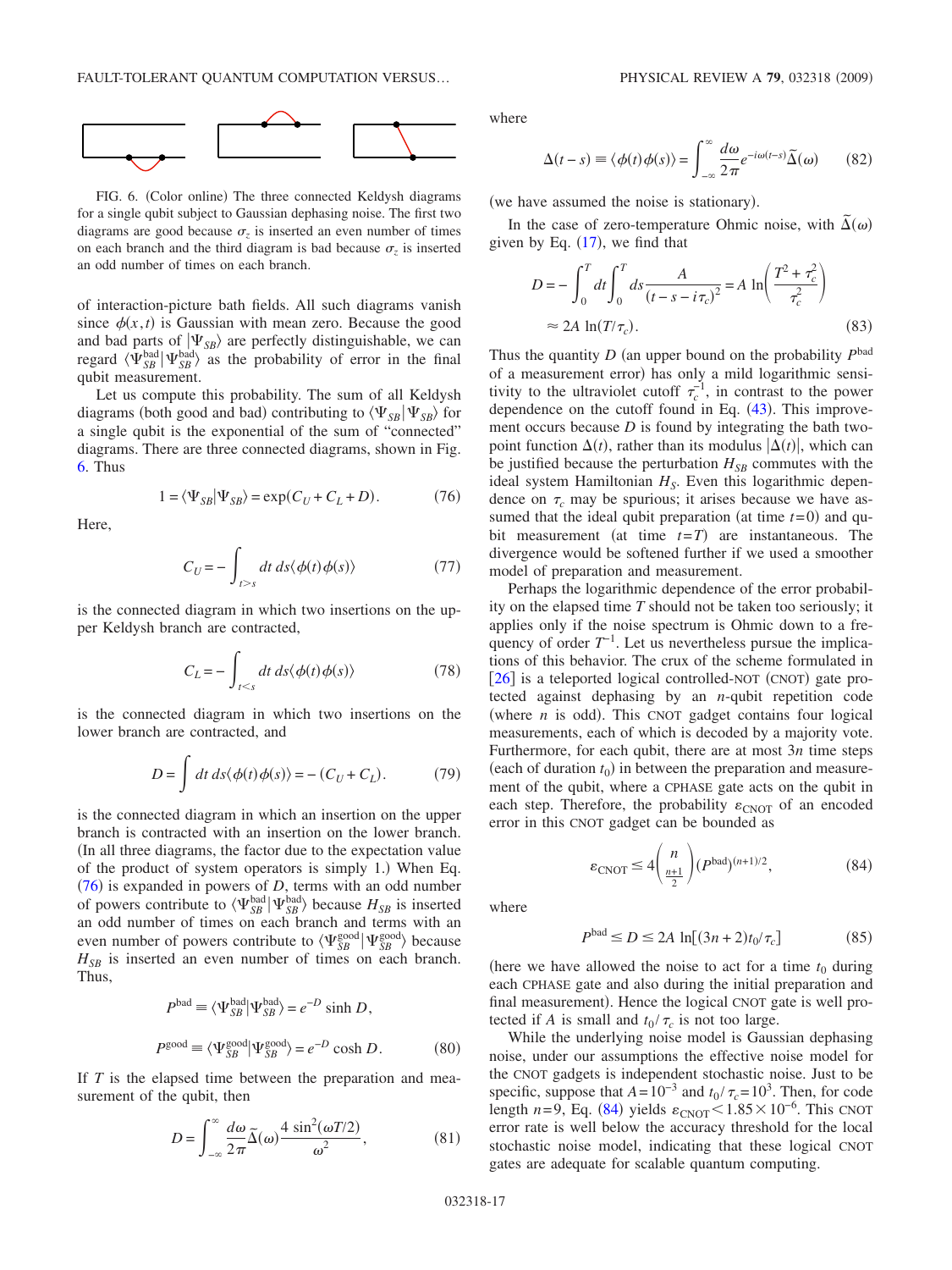### **VIII. CONCLUSIONS**

<span id="page-17-0"></span>The quantum accuracy threshold theorem indicates that scalable quantum computing is feasible in principle. But will fault-tolerant quantum computation *really* work? One concern is that the noise models assumed by theorists are highly idealized, at best crude approximations to the noise in actual devices. In formulating these models, one desires on the one hand to capture essential features of realistic noise, but on the other hand to allow a succinct and elegant analysis of the computation's reliability.

Seeking an appropriate balance between these two desiderata, we have proved in this paper a version of the threshold theorem that applies to Gaussian quantum noise, which is physically well motivated and analytically tractable. Our result shows that quantum computing is scalable if the noise power spectrum obeys a certain condition. Compared to previous results regarding the effectiveness of fault-tolerant methods against non-Markovian noise  $\lceil 5-7 \rceil$  $\lceil 5-7 \rceil$  $\lceil 5-7 \rceil$ , our threshold condition has two advantages: it is expressed in terms of experimentally observable features of the noise and it is less sensitive to high-frequency noise.

As mentioned in Sec. [VI,](#page-12-0) it might be useful to extend our results by relaxing the noise model in several ways, for example, by including weak non-Gaussian corrections to the bath fluctuations or by modeling more realistically the dissipative flow of heat from system to bath. It should also be possible to make further improvements in the sensitivity of the threshold condition to high-frequency noise; however, an improved condition would be likely to depend on the details of the frequency spectrum of the ideal system dynamics, and deriving it would require a more complicated analysis.

Experimenters tend to worry less about high-frequency noise than about low-frequency noise, particularly  $1/f$ dephasing noise. We anticipate that low-frequency noise in quantum gates can be suppressed substantially through clever design of pulse sequences, leaving weak residual noise to be tamed via the fault-tolerant methods we have studied here. Joining pulse shaping methods with faulttolerant circuit construction will be a fruitful topic for future research.

### **ACKNOWLEDGMENTS**

We thank Panos Aliferis, Matt Hastings, Alexei Kitaev, Eduardo Novais, and Gil Refael for useful discussions. This research is supported in part by DOE under Grant No. DE-FG03-92-ER40701, NSF under Grant No. PHY-0456720, NSA under ARO Contract No. W911NF-05-1-0294, and by the Gordon and Betty Moore Foundation.

# **APPENDIX: THRESHOLD THEOREM FOR LOCAL NOISE**

Here we will briefly sketch the proof of the quantum accuracy threshold theorem for local noise, following the argument in  $\lceil 6 \rceil$  $\lceil 6 \rceil$  $\lceil 6 \rceil$ .

We assume that the joint evolution of the quantum computer (the system  $S$ ) and its environment (the bath  $B$ ) is

governed by the Hamiltonian  $H=H<sub>S</sub>+H<sub>BB</sub>$ , where the perturbation  $H_{SB}$  is responsible for the deviation of the system from its ideal evolution. Although this framework can be generalized (as discussed in Sec. [VI](#page-12-0)), we also assume that the system qubits are initialized ideally in the pure state  $|\Psi_S^0\rangle$  before the Hamiltonian evolution begins and measured ideally after it ends. Furthermore, the initial state of the bath is the pure state  $|\Psi_B^0\rangle$ . Just before the ideal measurements are performed on the system qubits, the joint state of the system and bath is  $|\Psi_{SB}\rangle = U_{SB}|\Psi_{SB}^0\rangle$ , where  $U_{SB}$  is the time-evolution operator determined by *H*, and  $|\Psi_{SB}^0\rangle = |\Psi_{S}^0\rangle \otimes |\Psi_{B}^0\rangle$ . We obtain a fault-path expansion for  $|\Psi_{SB}\rangle$  by expanding  $U_{SB}$  as a power series in  $H_{SB}$ , and for each term in this expansion we declare a level-0 circuit location to be bad if  $H_{SB}$  acts nontrivially somewhere within that location.

For any specified set  $\mathcal{I}_r$  of r locations in the circuit, we denote by  $|\Psi_{SB}^{\text{bad}}(\mathcal{I}_r)\rangle$  the sum of all the terms in the fault-path expansion of  $|\Psi_{SB}\rangle$  such that all of these *r* locations are bad. The noise is local with strength  $\varepsilon$  if

$$
\|\Psi_{SB}^{\text{bad}}(\mathcal{I}_r)\|\leq \varepsilon^r. \tag{A1}
$$

<span id="page-17-2"></span>Our objective is to show that scalable quantum computing is possible provided that  $\varepsilon < \varepsilon_0$ , where  $\varepsilon_0$  is (a lower bound on) the accuracy threshold.

Suppose that a universal set of fault-tolerant level-1 gadgets can be constructed such that a 1-gadget containing fewer than *s* faulty level-0 gates simulates the corresponding ideal 0-gate correctly. We can estimate the effective noise strength for a level-1 simulation using the following observation: consider a set  $\mathcal I$  of level-0 locations in a quantum circuit. Then the sum of all fault paths such that at least *s* of the locations in the set  $\mathcal I$  are faulty can be expressed as

<span id="page-17-1"></span>
$$
|\Psi_{SB}(\geq s \text{ faults in } \mathcal{I})\rangle
$$
  
=  $\sum_{\ell=s}^{|\mathcal{I}|} (-1)^{\ell-s} {\ell-1 \choose s-1} \left(\sum_{\mathcal{I}\in\mathcal{I}} |\Psi_{SB}^{\text{bad}}(\mathcal{I}_{\ell})\rangle\right)$ , (A2)

where  $\Sigma_{\mathcal{I}_{\rho}}$  denotes the sum over all subsets of  $\mathcal I$  that contain  $\ell$  elements. Equation ([A2](#page-17-1)) follows from the "inclusionexclusion principle" of combinatorics. For example, in the case  $s = 1$  it becomes

$$
\begin{split} |\Psi_{SB}(\geq 1 \text{ fault in } \mathcal{I})\rangle \\ &= \sum_{\mathcal{I}_1 \subseteq \mathcal{I}} |\Psi_{SB}^{\text{bad}}(\mathcal{I}_1)\rangle - \sum_{\mathcal{I}_2 \subseteq \mathcal{I}} |\Psi_{SB}^{\text{bad}}(\mathcal{I}_2)\rangle + \sum_{\mathcal{I}_3 \subseteq \mathcal{I}} |\Psi_{SB}^{\text{bad}}(\mathcal{I}_3)\rangle \\ &- \sum_{\mathcal{I}_4 \subseteq \mathcal{I}} |\Psi_{SB}^{\text{bad}}(\mathcal{I}_4)\rangle + \cdots, \end{split} \tag{A3}
$$

whose origin is easy to understand. The first term counts correctly each fault path with exactly one fault in  $I$ , but it double counts each fault path with exactly two faults, and this overcounting is corrected by the second term. The first term counts three times each fault path with exactly three faults, and the second term subtracts these fault paths  $\binom{3}{2}$ times; this undercounting is corrected by the third term, and so on.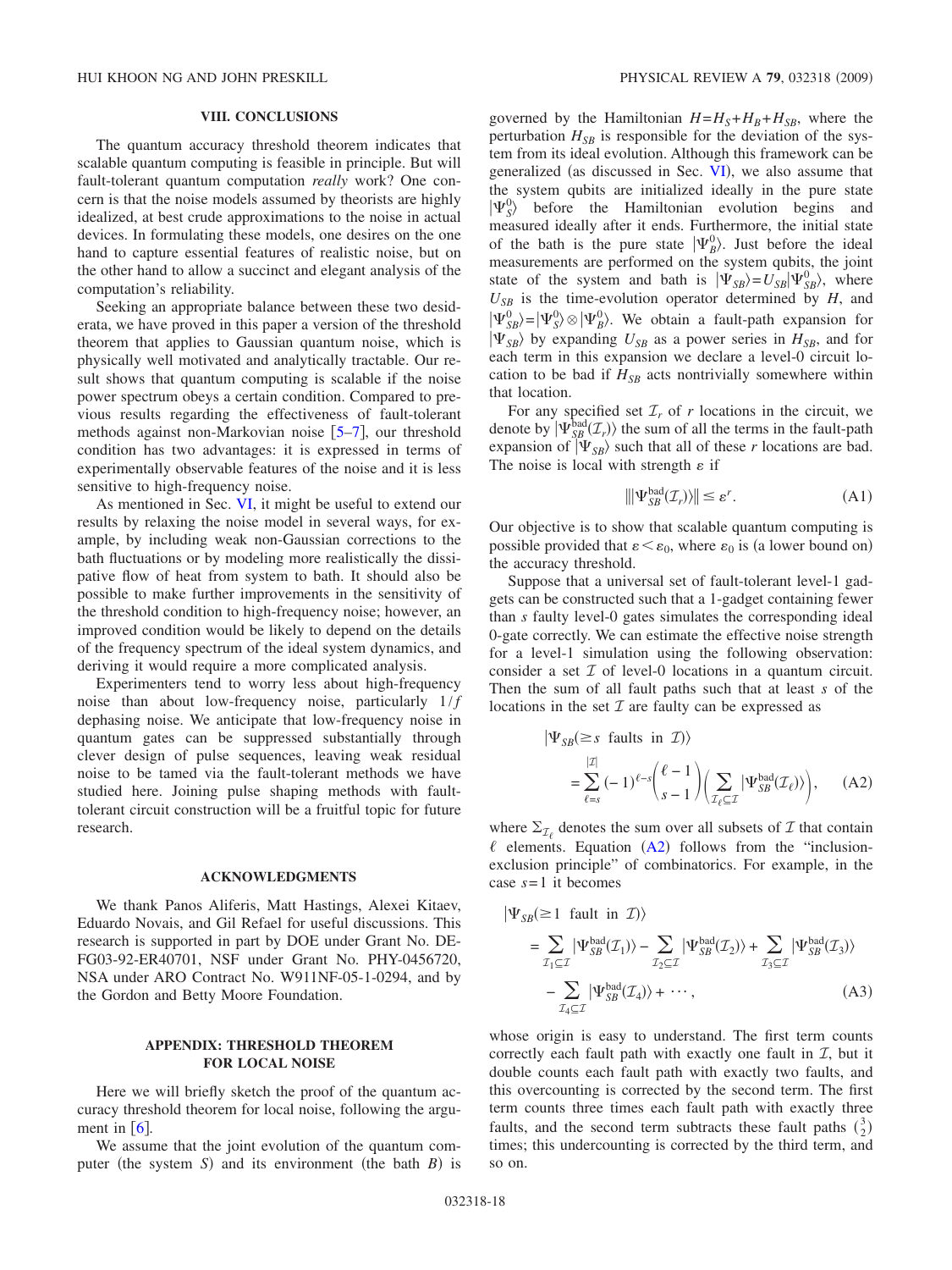The norm of the left-hand side of Eq.  $(A2)$  $(A2)$  $(A2)$  is bounded above by the sum of the norms of the terms on the right-hand side. Using  $\|\Psi_{SB}^{\text{bad}}(\mathcal{I}_{\ell})\|\leq \varepsilon^{\ell}$  and denoting  $|\mathcal{I}|=A$  we find

<span id="page-18-0"></span>
$$
\|\Psi_{SB}(\geq s \text{ faults in } A \text{ locations})\|\
$$
  
\n
$$
\leq \sum_{\ell=s}^{A} \binom{\ell-1}{s-1} \binom{A}{\ell} \varepsilon^{\ell} = \binom{A}{s} \varepsilon^{s} \sum_{\ell=s}^{A} \binom{A-\ell}{\ell-s} \varepsilon^{\ell-s}
$$
  
\n
$$
\leq \binom{A}{s} \varepsilon^{s} \sum_{t=0}^{\infty} \frac{(A-s)^{t} \varepsilon^{t}}{t!} = \binom{A}{s} e^{(A-s)\varepsilon} \varepsilon^{s} \leq \zeta \binom{A}{s} \varepsilon^{s}.
$$
\n(A4)

Here  $\zeta$  is a constant satisfying  $\zeta \geq e^{(A-s)\varepsilon}$  for values of  $\varepsilon$  in some specified range of interest, which typically can be chosen such that  $\zeta$  is close to 1.

In a level-1 simulation of a quantum circuit, let us say that a level-1 gadget is bad if it contains *s* or more bad level-0 gates and let  $\mathcal{I}_r^{(1)}$  denote a set of *r* specified level-1 gadgets. We assume, for now, that these level-1 gadgets are nonoverlapping, i.e., that no 0-gate is contained in two different 1-gadgets. We denote by  $|\Psi_{SB}^{\text{bad}}(\mathcal{I}_r^{(1)})\rangle$  the sum of all terms in the perturbation expansion of  $|\Psi_{SB}\rangle$  such that all of the *r* 1-gadgets in  $\mathcal{I}_r^{(1)}$  are bad. By performing an "inclusionexclusion" sum independently inside each 1-gadget, we find that

$$
|\Psi_{SB}^{\text{bad}}(\mathcal{I}_r^{(1)})\rangle = \sum_{\ell_1=s}^{|\mathcal{I}(1)|} (-1)^{\ell_1-s} {\ell_1-1 \choose s-1} \cdots \sum_{\ell_r=s}^{|\mathcal{I}(r)|} (-1)^{\ell_r-s} {\ell_r-1 \choose s-1} {\sum_{\mathcal{I}(1)\ell_1\subseteq\mathcal{I}(1)} \cdots \sum_{\mathcal{I}(r)\ell_r\subseteq\mathcal{I}(r)} |\Psi_{SB}^{\text{bad}}(\mathcal{I}(1)\ell_1 \cup \cdots \cup \mathcal{I}(r)\ell_r)}\rangle,
$$
\n(A5)

where

where  $\mathcal{I}(j)$  denotes the set of 0-gates inside the 1-gadget *j*, for  $j \in \{1,2,3,\ldots,r\}$ , and  $\Sigma_{\mathcal{I}(j)_{\ell_j}}$  denotes the sum over all subsets of  $\mathcal{I}(j)$  that contain  $\ell_j$  elements.

The local noise condition  $\|\Psi_{SB}^{\text{bad}}(\mathcal{I}_{\ell})\|\leq \varepsilon^{\ell}$  implies that

$$
\left\| \left[ \Psi_{SB}^{\text{bad}}(\mathcal{I}(1)_{\ell_1} \cup \cdots \cup \mathcal{I}(r)_{\ell_r} ) \right] \right\| \leq \prod_{j=1}^r \varepsilon^{\ell_j}.
$$
 (A6)

<span id="page-18-1"></span>As above, we can bound the norm of the left-hand side of Eq.  $(A5)$  $(A5)$  $(A5)$  by the sum of the norms of the terms on the righthand side. Using Eq.  $(A6)$  $(A6)$  $(A6)$ , this upper bound factorizes into a product of *r* sums, each of which can be bounded as in Eq. ([A4](#page-18-0)). We obtain

$$
\left\| \Psi_{SB}^{\text{bad}}(\mathcal{I}_r^{(1)}) \right\| \le \prod_{j=1}^r \varepsilon_j^{(1)},\tag{A7}
$$

where

$$
\varepsilon_j^{(1)} = \zeta_j \binom{A_j}{s} \varepsilon^s,\tag{A8}
$$

<span id="page-18-2"></span>and hence

$$
\left\| \left[ \Psi_{SB}^{\text{bad}}(\mathcal{I}_r^{(1)}) \right] \right\| \leq (\varepsilon^{(1)})^r,\tag{A9}
$$

where

$$
\varepsilon^{(1)} = \max_{j} (\varepsilon_j^{(1)}).
$$
 (A10)

Here  $A_j = |\mathcal{I}(j)|$ ,  $\zeta_j \ge \exp[(A_j - s)\varepsilon]$ , and the maximum is over all 1-gadgets in the circuit. We can regard  $\varepsilon^{(1)}$  as an effective noise strength for the level-1 circuit, which is conveniently expressed in the form

$$
\varepsilon^{(1)} = \varepsilon_0 (\varepsilon/\varepsilon_0)^s, \tag{A11}
$$

$$
\varepsilon_0 = \min\left[\zeta \binom{A}{s}\right]^{-1/(s-1)},\tag{A12}
$$

<span id="page-18-4"></span>and the minimum is over all 1-gadgets in our universal set.

Now let us say that a level-*k* gadget is bad if it contains *s* or more bad  $(k-1)$ -gadgets. The bound Eq.  $(A8)$  $(A8)$  $(A8)$  on the norm of the sum  $|\Psi_{SB}^{\text{bad}}(\mathcal{I}_r^{(1)})\rangle$  over all fault paths that are bad at level 1 is of the same form as the bound Eq.  $(A1)$  $(A1)$  $(A1)$  on the norm of the sum over all fault paths that are bad at level 0, but with a "renormalized" value of the effective noise strength. This means that in a recursive simulation, in which *k*-gadgets are constructed using the same circuits as 1-gadgets, but with each 0-gate in the 1-gadget replaced by a  $(k-1)$ -gadget, we can use the same combinatoric argument again to estimate the effective noise strength at level *k*. That is, suppose that

$$
\|\Psi_{SB}^{\text{bad}}(\mathcal{I}_r^{(k-1)})\|\leq (\varepsilon^{(k-1)})^r,\tag{A13}
$$

where  $\mathcal{I}_r^{(k-1)}$  is any specified set of *r*  $(k-1)$ -gadgets in a level- $(k-1)$  simulation, and  $|\Psi_{SB}^{\text{bad}}(\mathcal{I}_r^{(k-1)})\rangle$  denotes the sum of all fault paths such that all *r* of the  $(k-1)$ -gadgets in  $\mathcal{I}_r^{(k-1)}$ are bad. Then we may infer that

$$
\left\| \left[ \Psi_{SB}^{\text{bad}}(\mathcal{I}_r^{(k)}) \right] \right\| \leq (\varepsilon^{(k)})^r, \tag{A14}
$$

<span id="page-18-3"></span>where  $\mathcal{I}_r^{(k)}$  is any specified set of *r k*-gadgets in a level-*k* simulation,  $|\Psi_{SB}^{\text{bad}}(\mathcal{I}_r^{(k)})\rangle$  denotes the sum of all fault paths such that all *r* of the *k* gadgets in  $\mathcal{I}_r^{(k)}$  are bad, and

$$
\varepsilon^{(k)}/\varepsilon_0 = (\varepsilon^{(k-1)}/\varepsilon_0)^s = (\varepsilon/\varepsilon_0)^{s^k}.
$$
 (A15)